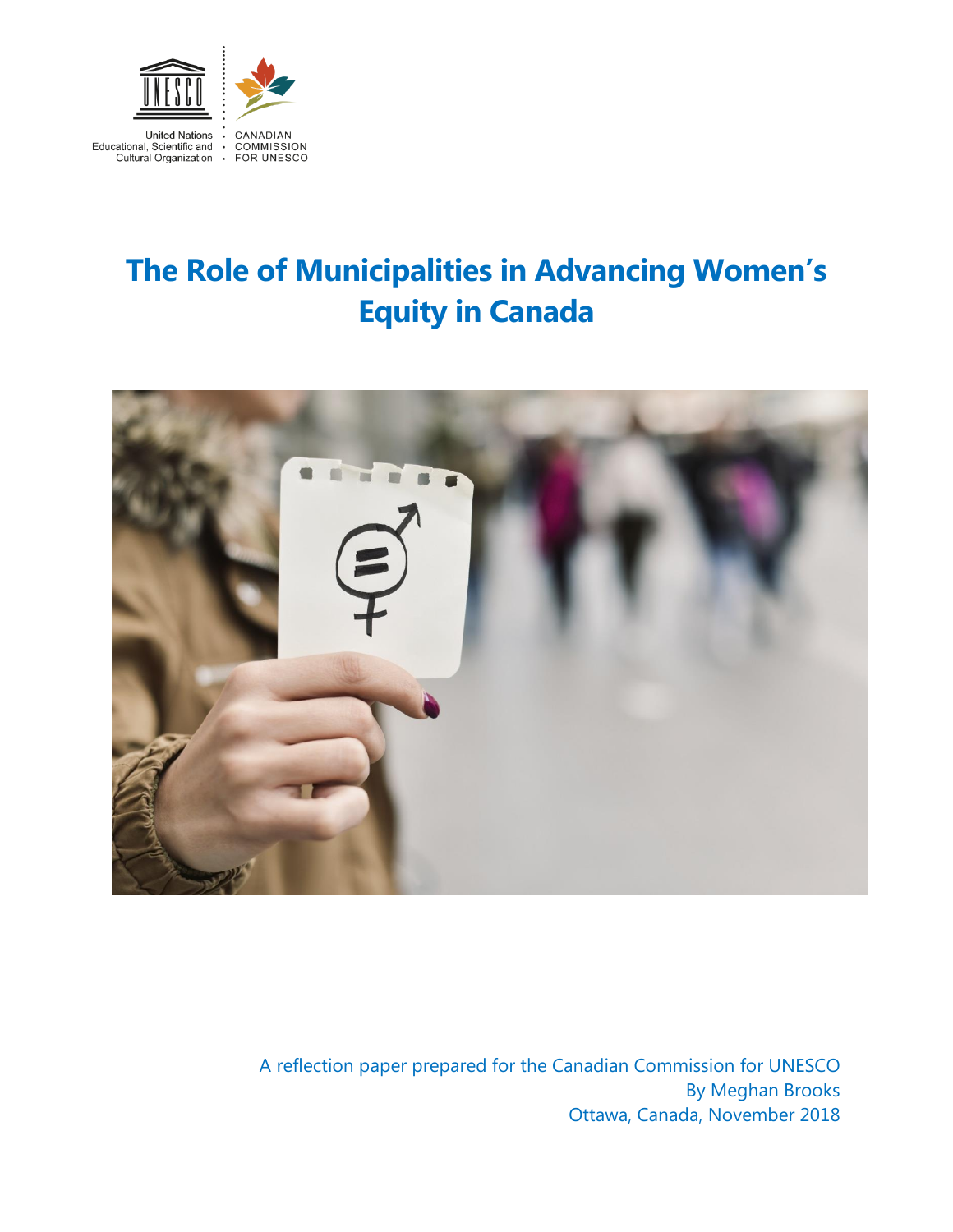

To quote this article:

Meghan Brooks. "The Role of Municipalities in Advancing Women's Equity in Canada", the Canadian Commission for UNESCO's IdeaLab, November 2018.

The views and opinions expressed in this article are those of the author and do not necessarily reflect the official policy or position of the Canadian Commission for UNESCO.

1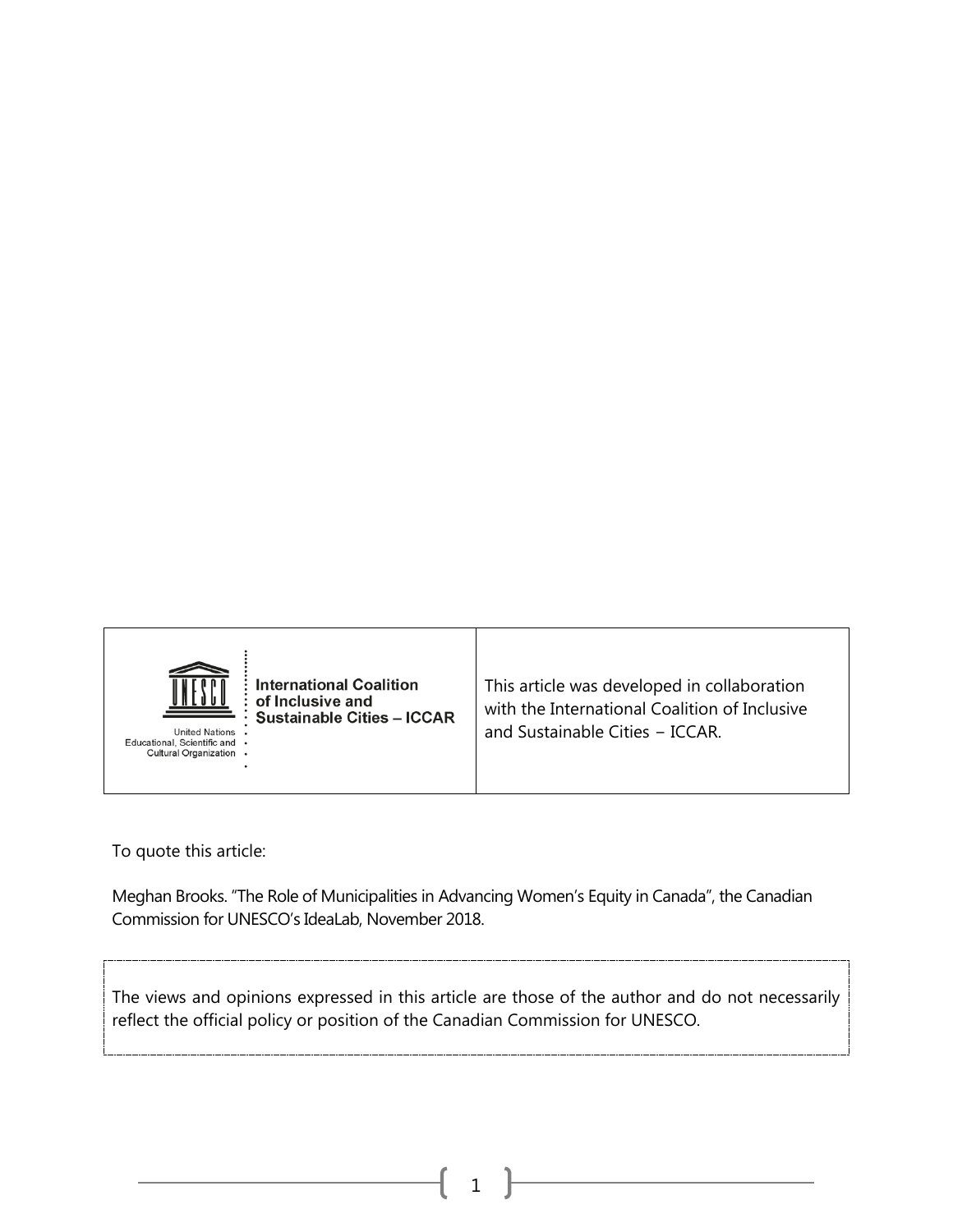#### **About the author**

**Meghan Brooks** has been researching cities and working to make them more inclusive for over ten years. Meghan holds a Bachelor of Honours (Geography) from Carleton University and Master's and Doctoral degrees from Queen's University (Geography). She worked with the City for All Women Initiative (CAWI) and has been contracted to teach at Queen's University and at the University of Ottawa. She is currently a Diversity and Inclusion Specialist for the City of Ottawa. Meghan has been involved with CCMARD for many years, developing the CCMARD's 10th Anniversary Special Edition of *Canadian Diversit*y and participating in the development of Creating Inclusive and Equitable Cities presented by CCUNESCO at Habitat III. She is the Chair of the CCMARD Advisory Committee.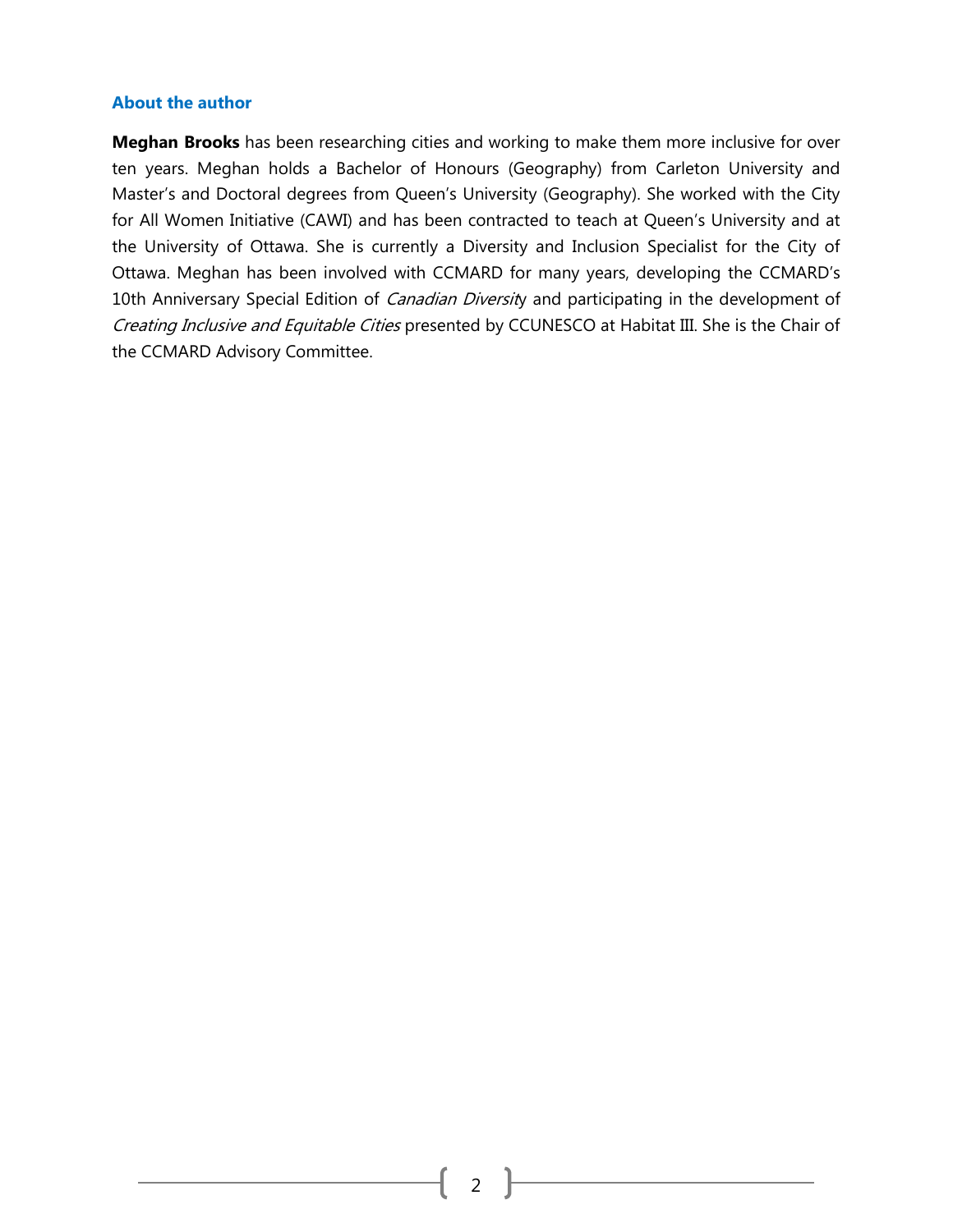#### **Summary**

Women's inclusion is fundamental to a progressive, sustainable society. According the World Economic Forum, it will take 170 years to close the world's gender gap. Issues facing women are not just "women's issues", they are importantly men's issues—everyone's issues. In Canada, women who obtain education and employment continue to face a gender wage gap. They also carry a disproportionate burden of family and caregiving responsibilities that limit their time and financial flexibility. Women are at risk of violence and other health inequities and, despite a long history of women's activism and engagement, their voices continue to be marginalized.

Municipal governments are not only well placed to apply a gender lens to city planning and decision-making, but have an imperative to do so in order to adequately serve residents. By bringing women to the table, delivering gender-specific programming through an intersectional lens, gender mainstreaming governance and using data to inform decision-making and track progress, municipalities can enhance the inclusiveness of their communities and institutions. By supporting local governments and their partners, the Canadian Coalition of Municipalities against Racism and Discrimination (CCMARD), as part of the International Coalition of Inclusive and Sustainable Cities – ICCAR, promotes the development of promising practices and mobilizes the wealth of knowledge on gender inclusiveness that already exists in Canada.

#### **To learn more:**

Canadian Coalition of Municipalities against Racism and Discrimination [https://en.ccunesco.ca/networks/canadian-coalition-of-municipalities-against-racism-and](https://en.ccunesco.ca/networks/canadian-coalition-of-municipalities-against-racism-and-discrimination)[discrimination](https://en.ccunesco.ca/networks/canadian-coalition-of-municipalities-against-racism-and-discrimination)

International Coalition of Inclusive and Sustainable Cities – ICCAR [www.unesco.org/new/en/social-and-human-sciences/themes/fight-against](http://www.unesco.org/new/en/social-and-human-sciences/themes/fight-against-discrimination/coalition-of-cities/)[discrimination/coalition-of-cities/](http://www.unesco.org/new/en/social-and-human-sciences/themes/fight-against-discrimination/coalition-of-cities/)

3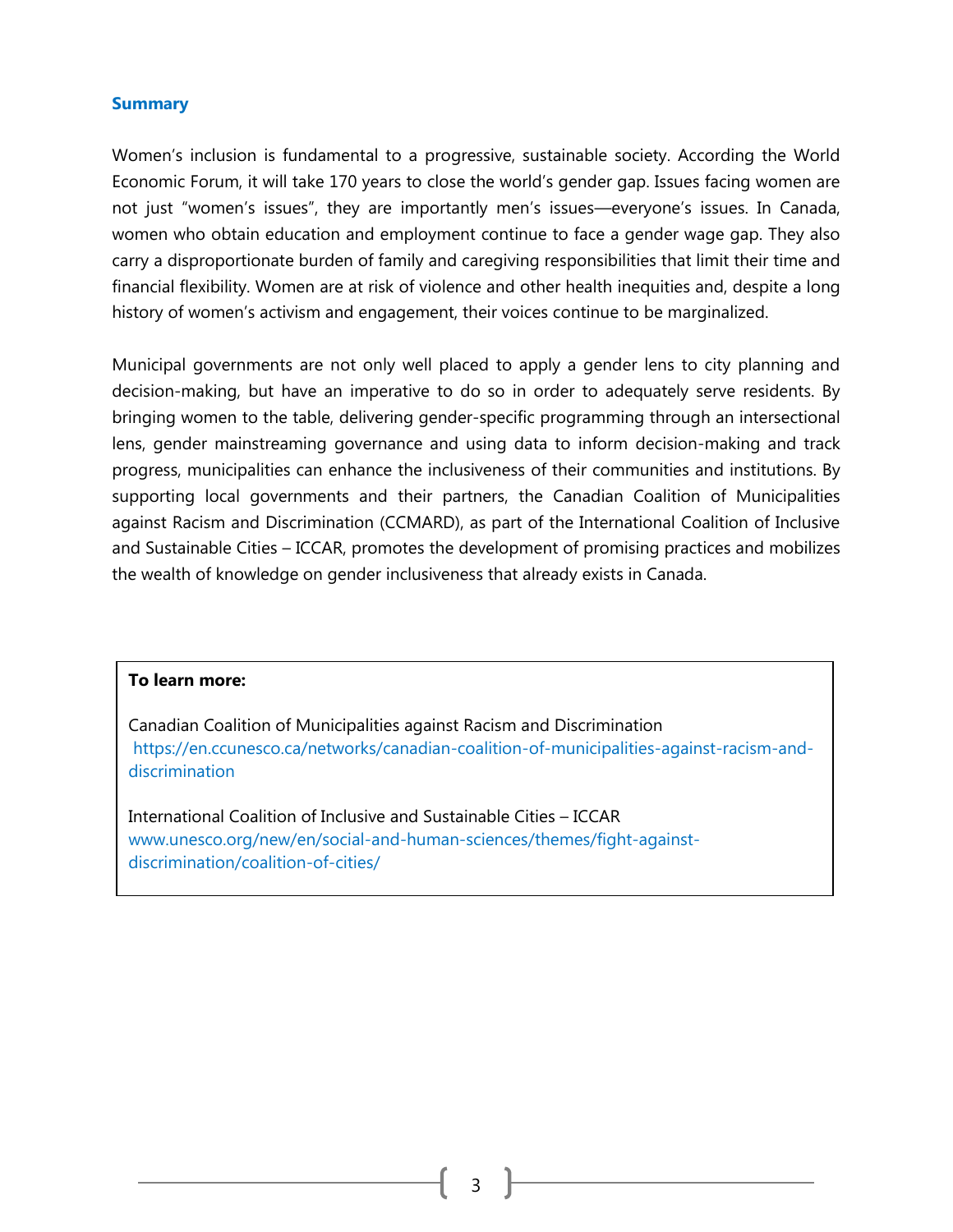# **CONTENTS**

| 2. |                                                                                        |  |
|----|----------------------------------------------------------------------------------------|--|
|    |                                                                                        |  |
|    |                                                                                        |  |
|    |                                                                                        |  |
|    | The Role of the Canadian Coalition of Municipalities against Racism and Discrimination |  |
|    |                                                                                        |  |
|    |                                                                                        |  |
|    |                                                                                        |  |
|    |                                                                                        |  |
|    |                                                                                        |  |
|    |                                                                                        |  |
|    |                                                                                        |  |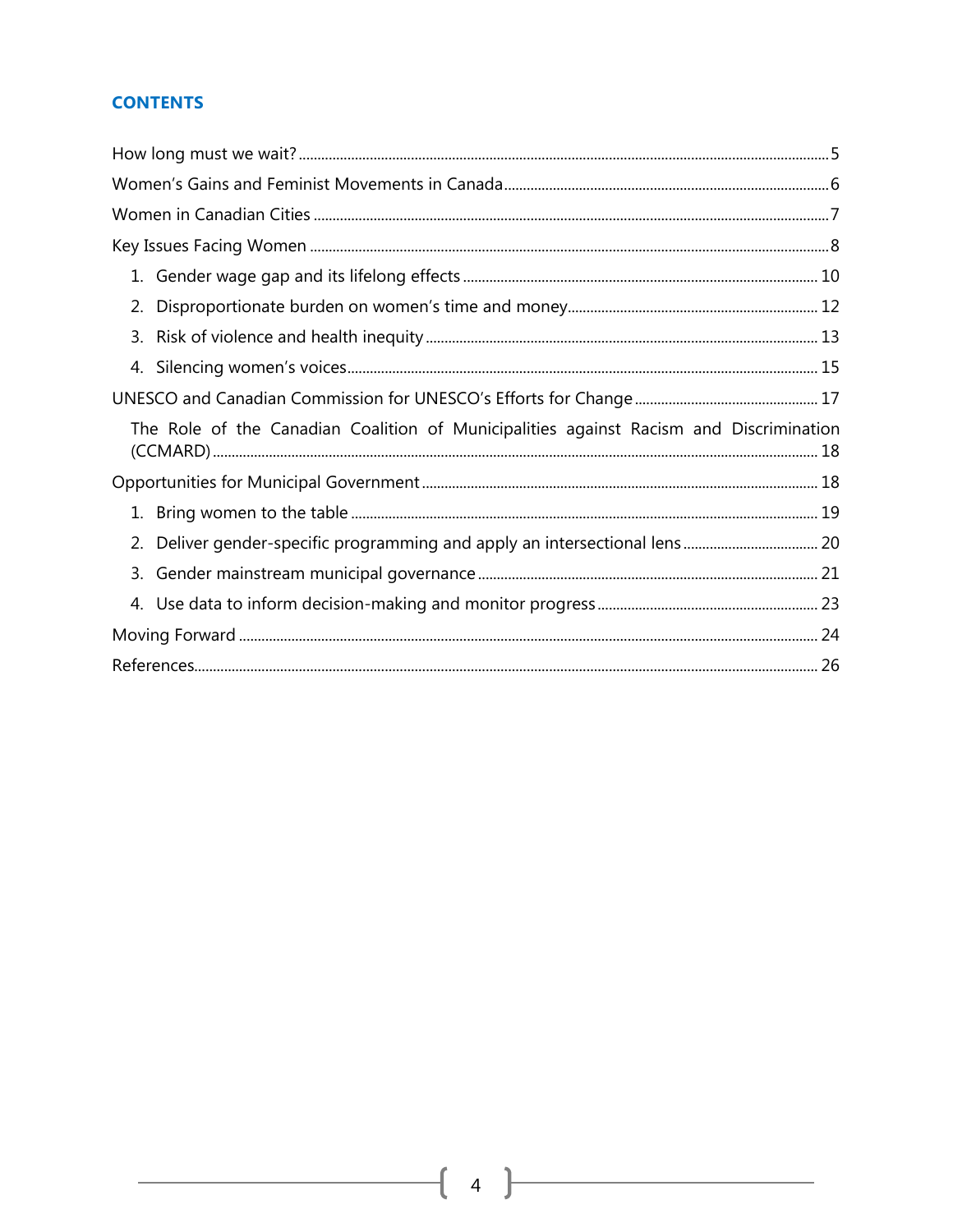#### <span id="page-5-0"></span>**HOW LONG MUST WE WAIT?**

According the World Economic Forum (2017), it will take 170 years to close the world's gender gap. That is almost two more centuries, eight more generations…. Can we afford to wait that long?

Women's inclusion is fundamental to a progressive, sustainable society. While closing the gender wage gap would be profitable for Canada, earning an estimated \$105 billion dollar growth in GDP (gross domestic product), improving equity for women across all aspects of family, economic, social and political life has the opportunity to bear incalculable benefits to us all [\(PwC 2016\).](https://www.pwc.com/ca/en/services/consulting/people-change/women-in-work-canadian-insights.html) A World Economic Forum (2017) report on the global gender gap ranks Canada 16<sup>th</sup> out of 144 countries in the areas of health, education, economy and politics. Canada ranked first in the report for educational attainment, but a disappointing  $105<sup>th</sup>$  for health and survival. While this measure is only one assessment of life in Canada for women, its disparities mirror life in this country for many.

Women experience life in Canada differently than men for many reasons. Women may be pushed to take on roles and responsibilities based on what is "expected" of women (yes, gender roles). Women may also face particular challenges resulting from patriarchy and uneven power relations. Moreover, many of the institutions that have shaped Canadian life, including municipalities, have been created by men and informed by a colonial perspective. The design of services and public spaces therefore does not always take into account women's specific needs and perspectives.

One of the biggest challenges to addressing gender inequity, and especially inequality faced by women, is that many Canadians believe that women are already equal. In a report by McKinsey & Company Canada [\(Devillard et al. 2017\),](https://www.mckinsey.com/featured-insights/gender-equality/the-power-of-parity-advancing-womens-equality-in-canada) a majority of male employees reported no gender inequity issues to solve in the workplace. Seventy-five per cent of men either agreed or strongly agreed that women are well represented at senior levels. The closer employees were to the front line, the fewer workers believed that prioritizing gender diversity is a business imperative.

And yet, we see a woman on a Board of Directors and believe there is parity in leadership. We see a woman return to work, or not return to work, after having a child, and applaud choice. We see a young woman graduate from a trade and see equal opportunities in the workforce. We see a woman bravely escape violence and believe we have done enough. However, as research and real life show, we have much work to do in order to make Canada a place where all women, including self-identified women, have full access to resources and opportunities.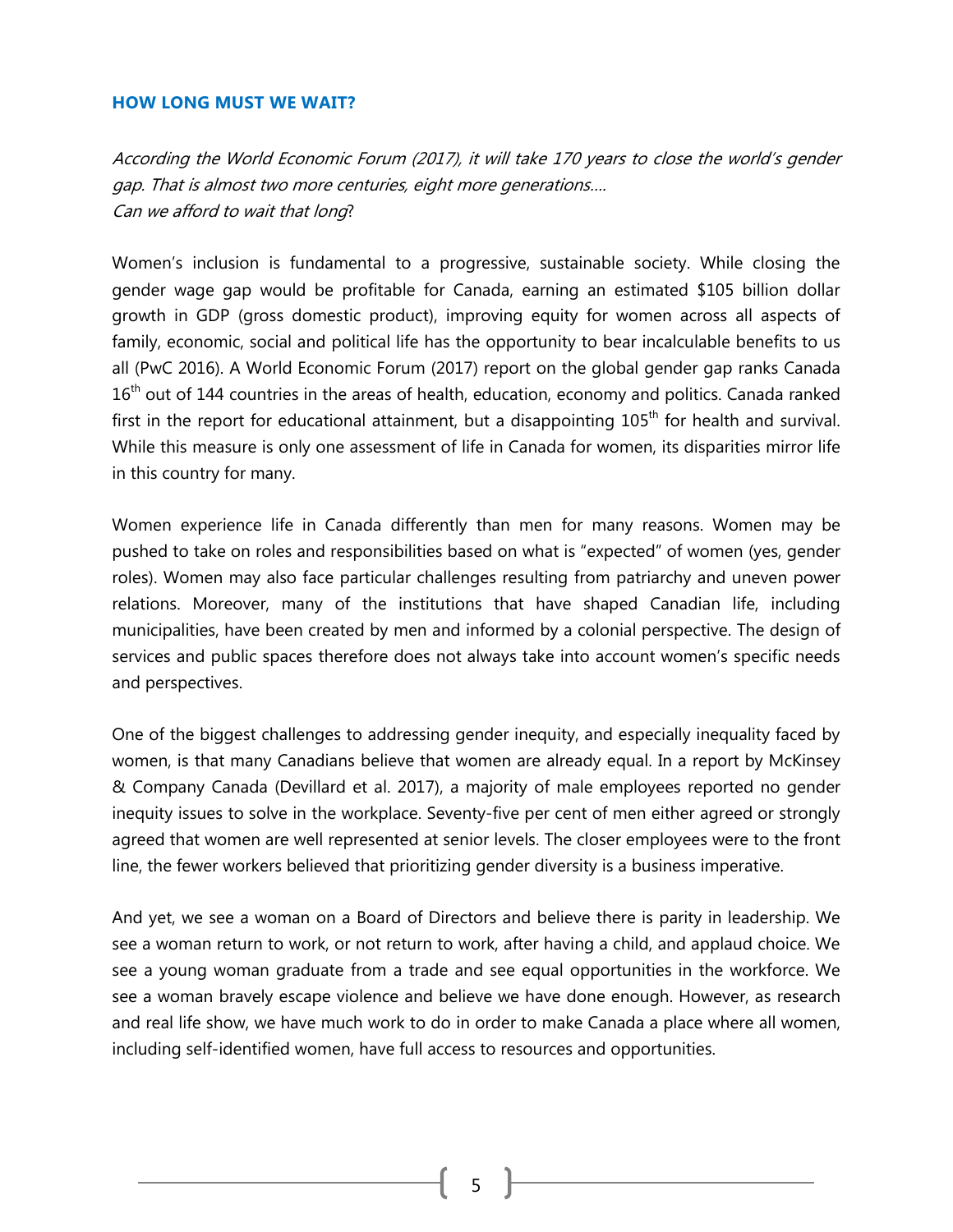"Gender equality refers to the equal rights, responsibilities and opportunities of women and men and girls and boys. It implies that the interests, needs and priorities of both women and men are taken into consideration, recognizing the diversity of different groups of women and men. Gender equality is a human rights principle, a precondition for sustainable, peoplecentered development, and it is a goal in and of itself." ([UNESCO](http://unesdoc.unesco.org/images/0022/002272/227222e.pdf) 2014, 11)

#### <span id="page-6-0"></span>**WOMEN'S GAINS AND FEMINIST MOVEMENTS IN CANADA**

Feminism, or the belief that women have been historically disadvantaged and this ought to change, inspires much engagement and action on the part women and men. Feminist movements (also known as Women's Movements) have deep historical roots in Canada and, while seen to form three distinct waves over time, are overlapping and share a multi-focused nature.

The first wave of feminism—the suffragist period—emerged in the early 1800s and brought gains in rights and political power. In Canada, many early activists prioritized women's suffrage and political reform. The push for women's equality was recognized by the courts at the turn of the  $20<sup>th</sup>$  century. One defining milestone is the 1929 affirmation of women as "persons" under the British North American Act (passed in 1867 by British Parliament to create the Dominion of Canada at Confederation). The movement for women's votes also gained momentum across the country at this time. While Caucasian women could vote in federal elections by 1918, it was not until 1960 that all people in Canada, including Black, Asian and Indigenous women, could vote.

The second wave of feminism—the protesters period—took shape in the 1960s and expanded conversations to include the workplace, reproductive rights, sexuality and family. The Fair Employment Practices Act of 1951 was the first legislation to address persistent exclusion and inequality. Three decades later, the federal government implemented the Employment Equity Act (1986) to remove barriers to employment for women, as well as other under-represented groups. In 1970, the Royal Commission on the Status of Women (RCSW) inquired into, and reported on, steps that might be taken to ensure women had opportunities equal to men in all aspects of Canadian society. This blueprint for government action—and feminist activism—was the first success of the second wave of Canadian feminism and a watershed in Canadian history.

A number of legal instruments exist to ensure and promote the rights of women in Canada. As they relate to government, individual human rights are protected under Canada's Charter of Rights and Freedoms (1982) which states that an individual cannot be discriminated against on the basis of sex and that all protections of the Charter apply to both men and women. Employment Equity legislation seeks to ensure that women have equitable access in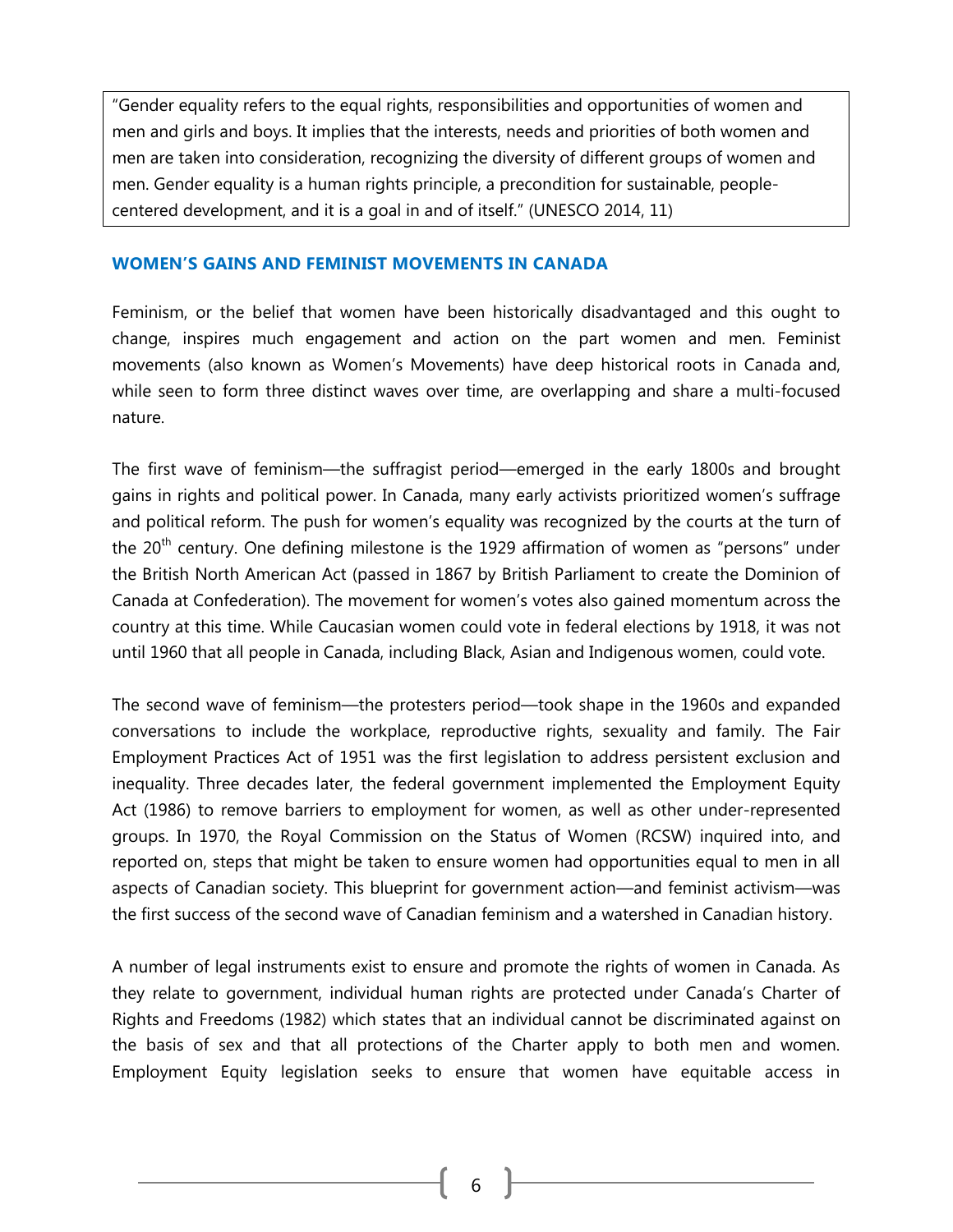employment. Individual rights are also protected under the Canadian Human Rights Act, as well as Provincial and Territorial legislation.

The third wave of feminism—in which we are thought to currently work—emerged in the 1990s. It increasingly incorporates a variety of women's perspectives on politics and everyday life. With the gradual acceptance of feminist perspectives, efforts have not only sought to bring further attention to inequalities raised by earlier feminists, but also to embed feminist and women's goals into institutional and social practices.

Feminist movements have secured tremendous victories for women in Canada, but these victories have not always included  $all$  women. At the turn of the  $21<sup>st</sup>$  century, Canadian and international scholars developed the concept of intersectionality to understand diversity within and across groups. Today, many activists and scholars argue that women are more than their gender and sex and that taking these additional identities into account is critical to equality.

The term "intersectionality" first emerged in the women's movement in an analysis of African American women's equality struggles. The concept evolved to articulate the idea that patterns of oppression are not only interrelated, but bound together. We can therefore apply the concept of intersectionality as a tool to help us understand how power is unequally distributed in society (Brooks and City for All Women Initiative 2015).

# <span id="page-7-0"></span>**WOMEN IN CANADIAN CITIES**

Canadian women have long organized to re-define their place in society and demand equality and justice. Women, grassroots organizations and their allies have led movements in Canada on national, provincial, and local scales. Today, women represent over half (50.4%) of Canada's population (Statistics Canada 2015). They have increased their presence in the labour market by 60% since 1950 and have posted significant legal gains. Even though women's activism has resulted in fundamental protections in Canada, we know that significant gains remain to be made.

Over the past few decades, changes to Canada's social welfare system and labour market have hampered progress toward greater gender inclusivity. While advances have been manifest in terms of equality legislation in the late 1990s (for example the Equality Act of 1982), cuts to social services not only reduced the level of federal investments in social, health, and educational services, but also lowered the standards and consistency of social policy and programs in Canada.

Geography also matters in the quality of life of women and the various opportunities, supports and services at their disposal. Every year, the Canadian Centre for Policy Alternatives (McInturff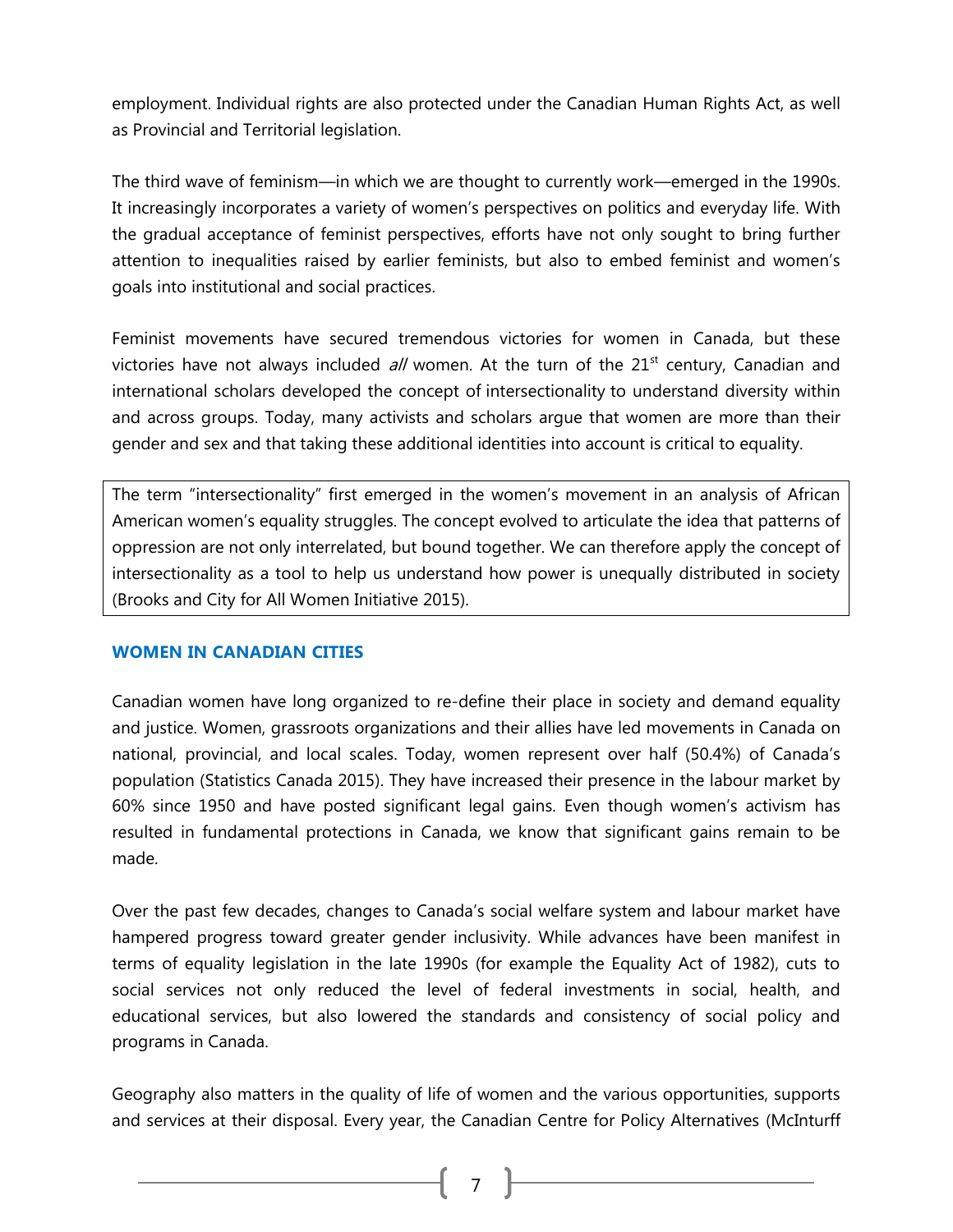2017) publishes a report on the "[Best and Worst Places to be a Woman](https://www.policyalternatives.ca/sites/default/files/uploads/publications/National%20Office/2017/10/Best%20and%20Worst%20Places%20to%20Be%20a%20Woman%202017.pdf) in Canada." While the contexts and histories of cities are unique (and no ranking cannot fully take into account the experiences of a diversity of women), it usefully suggests that measurement is important to understand issues and progress.

#### **WOMEN AT A GLANCE**

- Women comprise 50.4% of the Canadian population
- Senior women could reach 24% of the total population by 2031
- In 2011, 18% of women and girls lived in rural places
- About 4% of women reported Indigenous identity in 2011 (61% First Nations, 32% Metis, and 4% Inuit)
- The Indigenous female population is growing significantly faster than non-Indigenous female population (20% vs. 4% from 2011-2014)
- One in five women (21%) are immigrants, and the number is on the rise
- Almost one in five women (19%) identified as belonging to a racialized community (the largest groups are South Asian 24%, Chinese 22% and Blacks 15%)
- Women are most likely to experience physical assault and sexual assault and are more likely than men to experience any violence
- Hates crimes motivated by sexual orientation more than doubled in Canada from 2007 to 2008, and were the most violent of all hate crimes
- Over 2 million women (14.9%) over the age of 15 reported at least one disability that limited their daily activities in 2012.

(Statistics Canada, various sources)

#### <span id="page-8-0"></span>**KEY ISSUES FACING WOMEN**

Today, the issues women face are complex and overlapping. They reach into every aspect as economic, political, family and social life. Examining the major issues women face requires mental flexibility and an appreciation of entanglement. Forms of marginalization and exclusion often re-inforce one another. Women themselves are also as complex and varied as the issues they face. Their full range of identities, experiences and histories uniquely affect their lived realities. Issues facing women are not just "women's issues", they are importantly men's issues everyone's issues. Experiences of women's inequity, although sometimes perceived as isolated or acute incidents, can have significant lifelong effects.

"There is much left to talk about if we want to say that men and women are truly equal and given equal opportunities in Canada" (Landry 2016).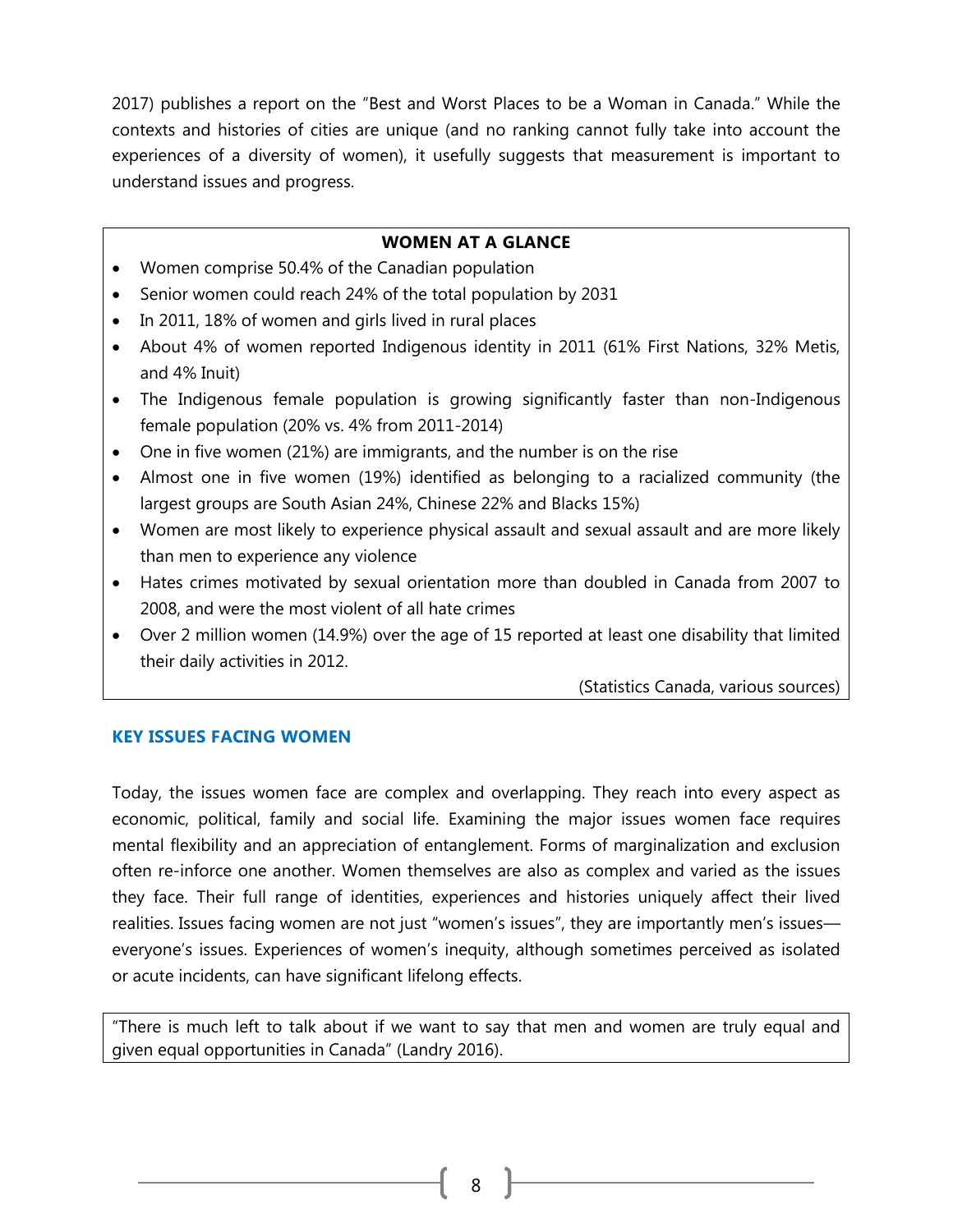Several of the most pressing issues women face are explored in this paper. The topics are necessarily broad to capture the shared experiences of women and, where possible, draw in an intersectional lens to illustrate diversity of experience. There is no one place to start an exploration of barriers. There is no single path leading to a solution. By engaging in the messiness of cause and effect, we begin to see the deep-rootedness of gendered exclusion and the multifaceted actions it will take to achieve true equity for women in Canada.

While this paper focuses on women in Canada and the role municipalities can play in advancing equity, conversations on gender equity are much broader in scope. Gender refers to "the socially constructed roles, behaviours, activities, and attributes that a given society considers appropriate for men and women. It can result in stereotyping and limited expectations about what women and men can and cannot do" (Canadian Human Rights Commission, 7). Gender and gender identity are spectrums that carry a range of experiences and levels of advantage and disadvantage. The contents of this paper also do not address the specific issues facing girls.

The issues below are connected and reinforcing. While they do not represent the path, they illustrate a path to understanding how inequity affects women.

- Even women who obtain education and employment continue to face a **gender wage gap**. This means that women with equal levels of education and experience earn less income than men in similar jobs. Even though the wage gap is measured as a snapshot in time, the effects of the gap compound over a woman's lifetime and leave her vulnerable to further inequity.
- Women's labour often extends beyond the workplace into homes. Women carry a **disproportionate burden of family and caregiving responsibilities** that limit their time and financial flexibility.
- Risk of **violence and other health inequities** are also concerns for women. Unfortunately, poor education outcomes, reduced income and employment opportunities and challenging family needs can render women vulnerable to illness and harm.
- Despite a long history of women's activism and engagement, **women's voices continue to be marginalized**, re-enforcing male-centric systems and ways of looking at the world. Women from marginalized communities face even greater barriers to inclusion. Without the opportunity to voice concerns and lead change in government, education, employment, services and family life, women will not be fully included.

9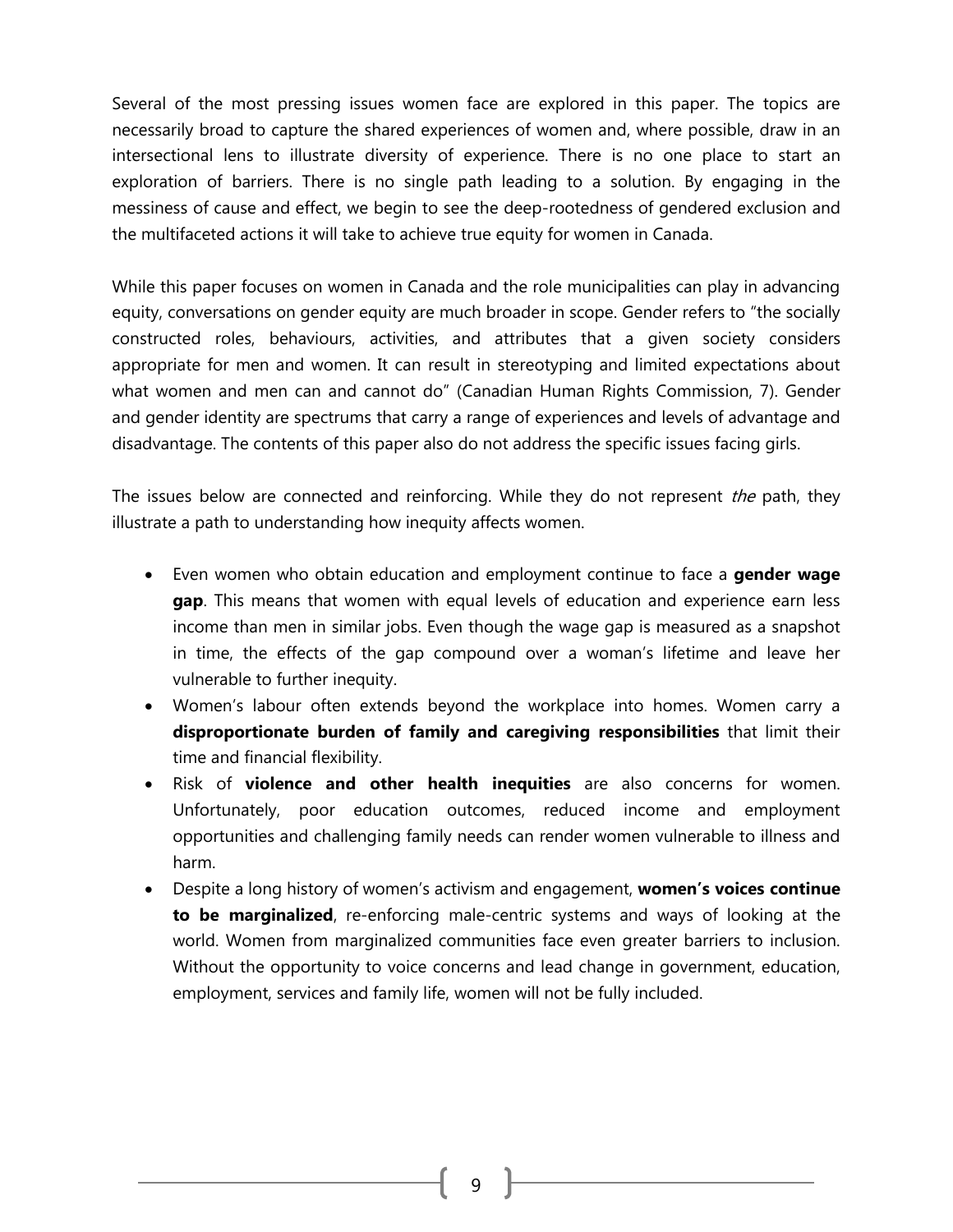#### <span id="page-10-0"></span>**1. Gender wage gap and its lifelong effects**

"All over the world, women earn less than men. Sexism affects the jobs women have access to, the money they earn, and the way society values their work… Too often governments make policy and spending decisions without duly considering what the outcomes will mean for women and how they will impact the gender gap in resources and opportunities" (Oxfam Canada 2017, 2).

Over the last 40 years, there has been a dramatic reversal in the representation of women in universities. Today, women are generally more educated than men; with 60% of graduates being women. The proportion of women with a university degree has grown twice as much as the proportion of men, such that women outnumbered men by a sizable margin in 2015 (over 6%). Not all women have enjoyed the same gains when it comes to educational opportunities. Women with disabilities are half as likely to obtain a bachelor's degree or higher compared with women without disabilities (15.7% versus 30.7%, respectively). While over 50% of Indigenous women have post-secondary education, the number is lower than for non-Indigenous women (65%) (2011).

Despite increases in educational attainment, women are more likely than men to experience unemployment, under-employment and precarious employment. There is a clear disconnect between increasing educational opportunities and labour market outcomes for women. The disconnect is even more pronounced for a diversity of women. The unemployment rate for Indigenous women is 11.2%, almost double the rate of non-Indigenous women (5.8%), and this rate almost doubles for women with no degree or certificate (19.8%). The median income of Indigenous women is about 25% less than non-Indigenous women, and there is also considerable variation across groups, with Métis earning more than Inuit and First Nations.

Women in Canada continue to earn far less than men. The gender wage gap measures the difference between the earnings of men and women. On the surface, one may assume that the wage gap simply reflects the smaller proportion of women in the labour market or the greater number of women in part-time employment. In fact, wage gap data comparing men and women with equivalent educations working in the same industries confirms a persistent gap. Even though more and more women are completing higher education and entering the workforce, there remains a significant wage divide between men and women in Canada. Even women working in high-earning and female-dominated fields (like nursing) earn less than men.

In 2015, women earned 87 cents for every dollar earned by men (OECD 2018). While the wage gap has been decreasing over several decades, it remains significant. The income gap exists across a diversity of women but is more pronounced for Indigenous, Racialized and Women with Disabilities. If a woman begins her career at a lower pay rate, then she will have lower lifetime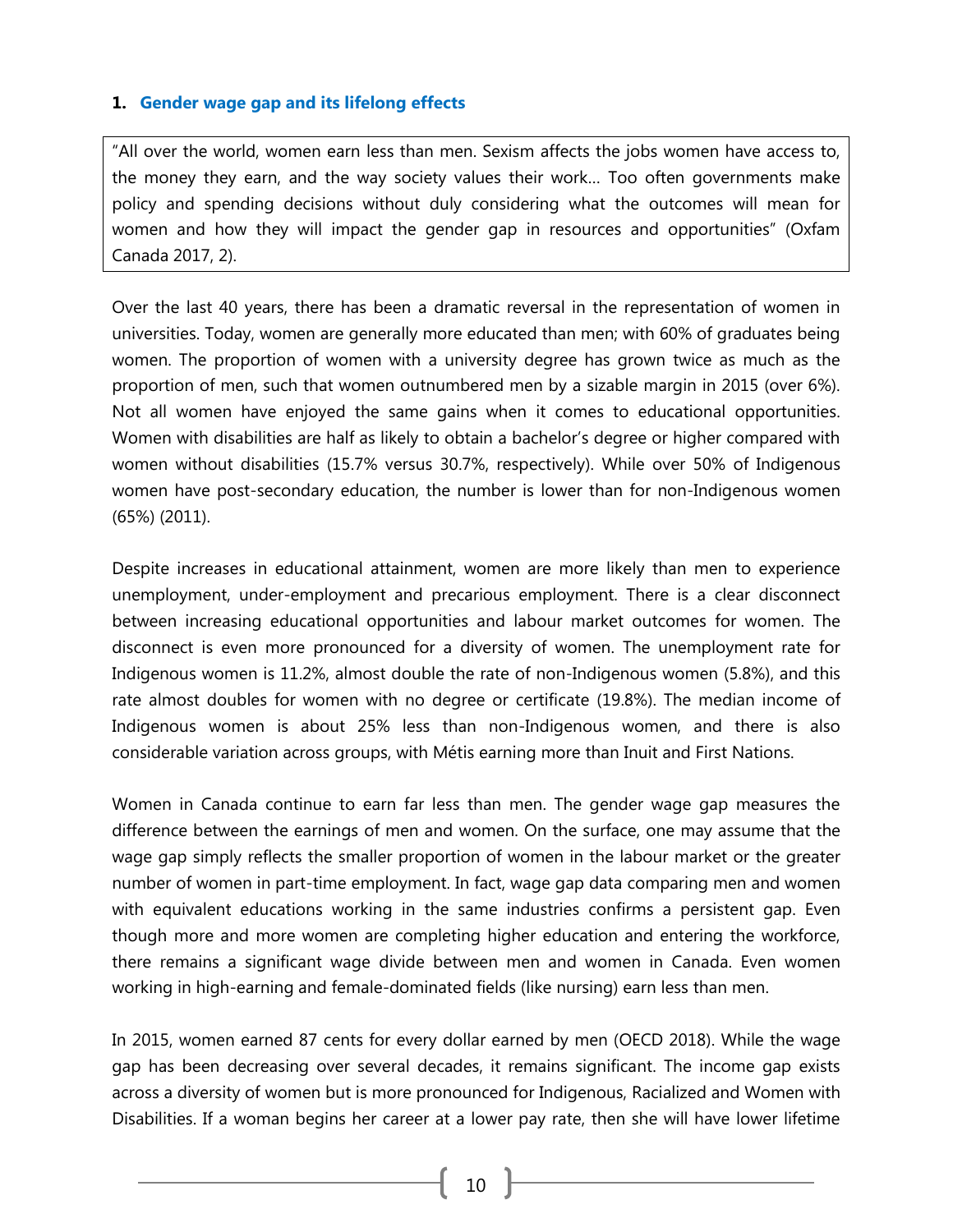earnings. This means that she will not have the same resources to support her family, personal health, social interests, and retirement. It can also affect women's ability to afford housing, leave violent situations, access services and support their families.

There are several barriers unique to women that continue to limit their economic well-being. Women are more likely than men to work in part-time jobs (comprising about two-thirds of employees) and one quarter of these women cite childcare as the reason. Women are also more likely than men to experience work absences and interruptions—both long-term, scheduled absences related to childbearing and short-term, sporadic absences related to a child's illness. Previous research has documented the stigmatization of work absences and interruptions, as well as fewer subsequent promotion opportunities and earnings increases. It suggests that women may face more discrimination and sexism in the workplace than do their male counterparts, but also that women's work is valued less.

While a growing number of women are trained in traditionally male-dominated fields (for example, science, technology, mathematics, trades), many others continue to be streamlined to pursue female-dominated employment. Canadian women are still more likely to work in traditionally "female" fields like teaching, nursing, social work, sales, service and administration. In 2015, 56.1% of women worked in those fields, compared to 17.1% of men. The representation is not much different from 1987, when those figures were 59.2% and 15.7% respectively. Female-dominated occupations tend to be compensated at lower wage rates than male-dominated occupations—even when they involve the same skill level.

Higher levels of educational attainment are integral to economic well-being, as they tend to insulate people from unemployment. Interestingly, higher levels of educational attainment matter more for women's employment than they do for men'. In the past, women were told that getting more education would lead to greater economic equality. While the income gap has lessened with the increase in women's levels of education, it has not been eliminated (even in female dominated fields). Women are over-represented in low-paying occupations and under-represented in high-paying ones. Differences in how female-dominated occupations are valued, relative to male-dominated jobs, also contribute to the gender-based pay inequality. Stereotyping in school needs to be addressed to encourage more women to enter male dominated fields. By doing so, we not only diversify the knowledge and skills in these fields, positioning them to be more productive and innovative, but also improve the earning potential of women.

Municipalities can work on multiple fronts to decrease the gender wage gap and its effects. Not only can they ensure pay equity practices within their administrations, but also value, train and promote women across all levels of the organization. Ensuring equitable hiring and promotion of not just women, but a diversity of women, promotes program innovation, creativity, inclusion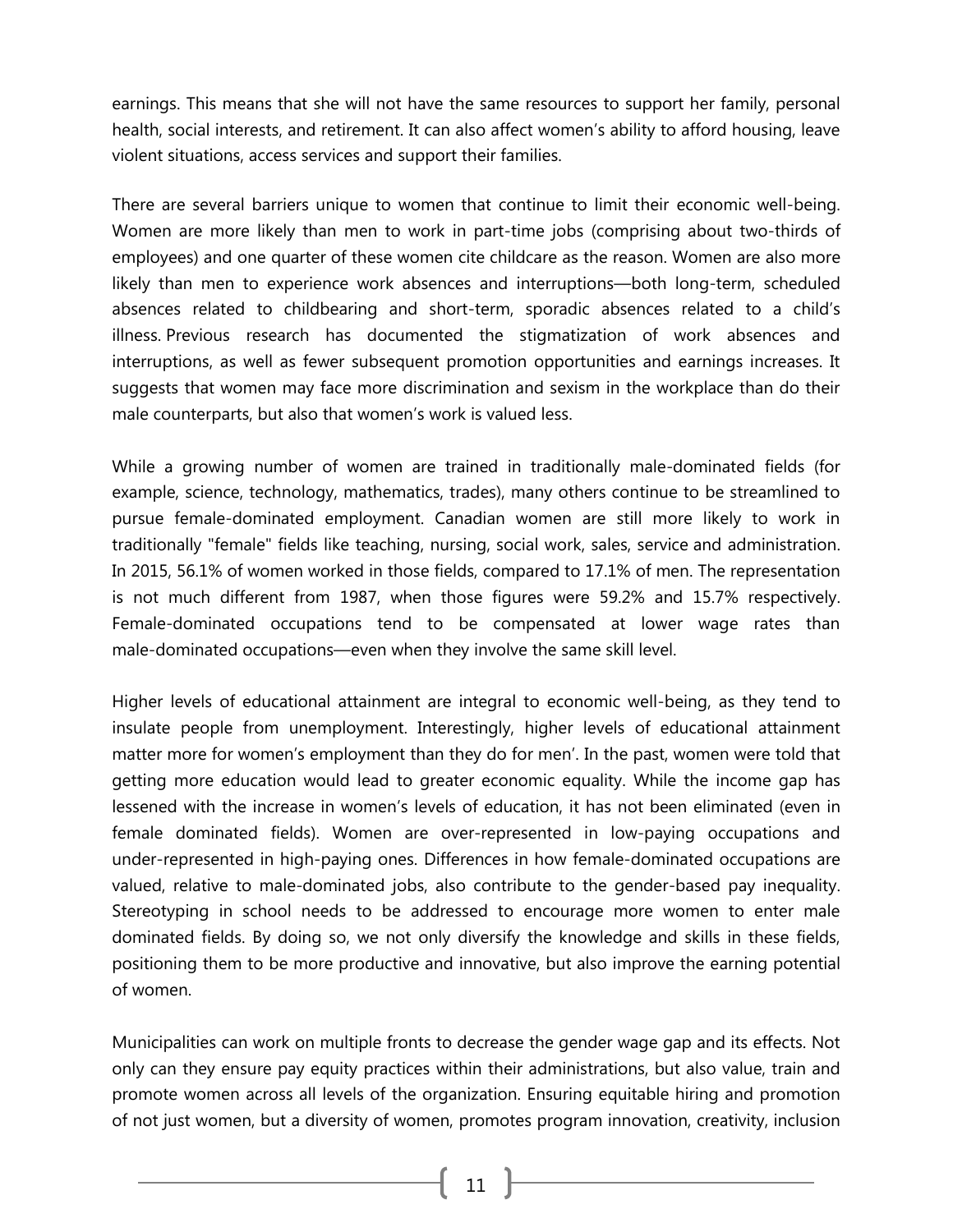and growth. By recognizing the unique challenges women face, local governments can invest in women and collaborate to eliminate the structural barriers that limit opportunities. Municipal policies that take the gender wage gap and associated stereotypes into account design more inclusive and more effective programs and services. They ultimately improve local economic and social wellbeing. Without municipal leadership to address the wage gap and its causes and effects, it is unlikely that significant progress will be made to change the lives of women in Canada.

"…The pay gap exists in every province and in every major occupational group, though there are variations. The gap in annual earnings between men and women has barely budged over the past two decades, even as education levels among women have surpassed those of men" (Grant 2017).

#### <span id="page-12-0"></span>**2. Disproportionate burden on women's time and money**

Women still tend to have greater responsibility for children and other family members as well as for the smooth functioning of the home. Women spend more time than men caring for their children. In 2010, women spent an average of 50.1 hours per week on unpaid childcare, more than double that spent by men (24.4 hours) [\(Milan](http://www.statcan.gc.ca/pub/89-503-x/2010001/article/11546-eng.htm) 2011). Women also spend more time than men on domestic work including cooking, cleaning, laundry, yard work, maintenance and shopping. In 2010, while women spent 13.8 hours per week doing housework, men spent 8.3 hours [\(Milan](http://www.statcan.gc.ca/pub/89-503-x/2010001/article/11546-eng.htm) 2011).

Accessible, low cost and appropriate subsidized childcare is critical to the economic and social wellbeing of families and the growth of Canada's economy. According to the Organization for Economic Co-operation and Development (OECD), childcare costs in Canada are among the highest in the world. Compared to other similar national economies, Canada spends almost 20% less on childcare funding (Statistics Canada 2015). Childcare funding varies across Canada, with the lowest costs in Quebec. The majority of childcare is still taken on by women, despite growing numbers of women who return to the workforce after having children. Providing affordable childcare is necessary to alleviate poverty for women. When childcare is affordable and safe, women are more likely to return to the workforce, earn higher incomes, and benefit from more economic stability. Paid maternity leave has alleviated some financial stress as has a growth in inclusive policies and programs in workplaces across the country. By supporting women to remain in the workplace and earn income (if they desire to do so), women are better able to navigate the financial challenges of building a family.

As a result of the wage gap, inequitable employment opportunities, and additional unpaid labour demands in the household, women are at a heightened risk of living in poverty. In 2012,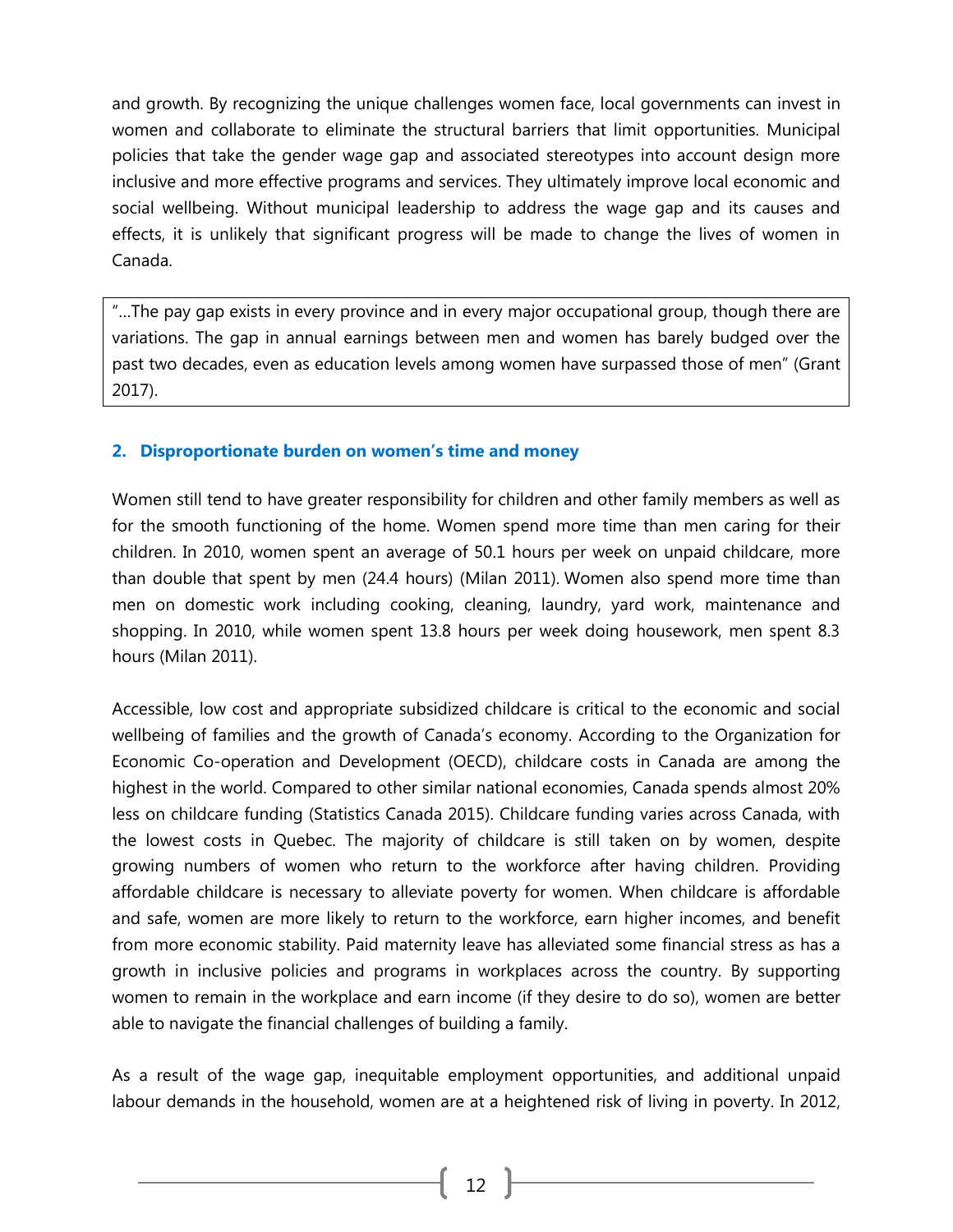over 1.5 million Canadian women lived in poverty (Canadian Women's Foundation 2017). There are many reasons why gender and poverty are connected. Structural causes of women's poverty can include lower wages, inadequate pensions, cuts to social assistance, and a disproportionate level of family responsibilities (Morris and Gonsalves 2005). Women are also differentially affected by poverty depending on their age, background, race, sexual orientation, and other facets of identity. Indigenous women, racialized women, women with disabilities, single mothers and immigrant women are more likely to be poor. Older adult women are more likely to live in poverty than older adult men, and the effect of this disadvantage is magnified by higher life expectancy rates among women.

The effects of women's poverty reach far beyond the lives of the women affected. Poverty affects children as they become more likely to have poorer health and educational achievement. Poverty is also a factor in criminal activity as individuals turn to alternative ways to support themselves and their families. Health care costs also increase as women and their dependents seek added healthcare resources to cope with the health effects of malnutrition, mental health concerns, and susceptibility to other diseases. Poverty also limits women's choices for shelter and contributes to a vulnerability to violence.

Municipal governments play an important role in supporting women and families by delivering services, including childcare. Designing and implementing programs that meet the needs of women and their families, can help women return to the workforce if they wish to do so, and engage in unpaid care with fewer financial burdens. Municipal programs have the greatest impact on the everyday` lives of women and their families as they are local and tailored to the needs of communities. By recognizing the disproportionate burden women carry, local governments can lessen the challenges women face and, in doing so, reduce vulnerability to poverty and increase well-being.

"Unpaid work in the home includes all the activities people do to look after each other and manage their households. Because it is unpaid and involves private households, it is not officially recognized as "work". Feminists have demanded that governments measure and value unpaid domestic labour, and provide supports for those who do it." ([CRIAW Luxton\)](http://www.criaw-icref.ca/images/userfiles/files/UnpaidWork.pdf)

# <span id="page-13-0"></span>**3. Risk of violence and health inequity**

Violence against women has a harmful impact on the lives of women, their families, and communities. Violence against women is a serious and persistent problem, one with which many women live. Women in Canada are at a 20% higher risk of violent victimization than men when all other risk factors are taken into account [\(Boyce](http://www.statcan.gc.ca/pub/85-002-x/2016001/article/14631-eng.htm#r13) 2014). Violence against women infringes upon a woman's fundamental right to bodily integrity and freedom from torture and cruel,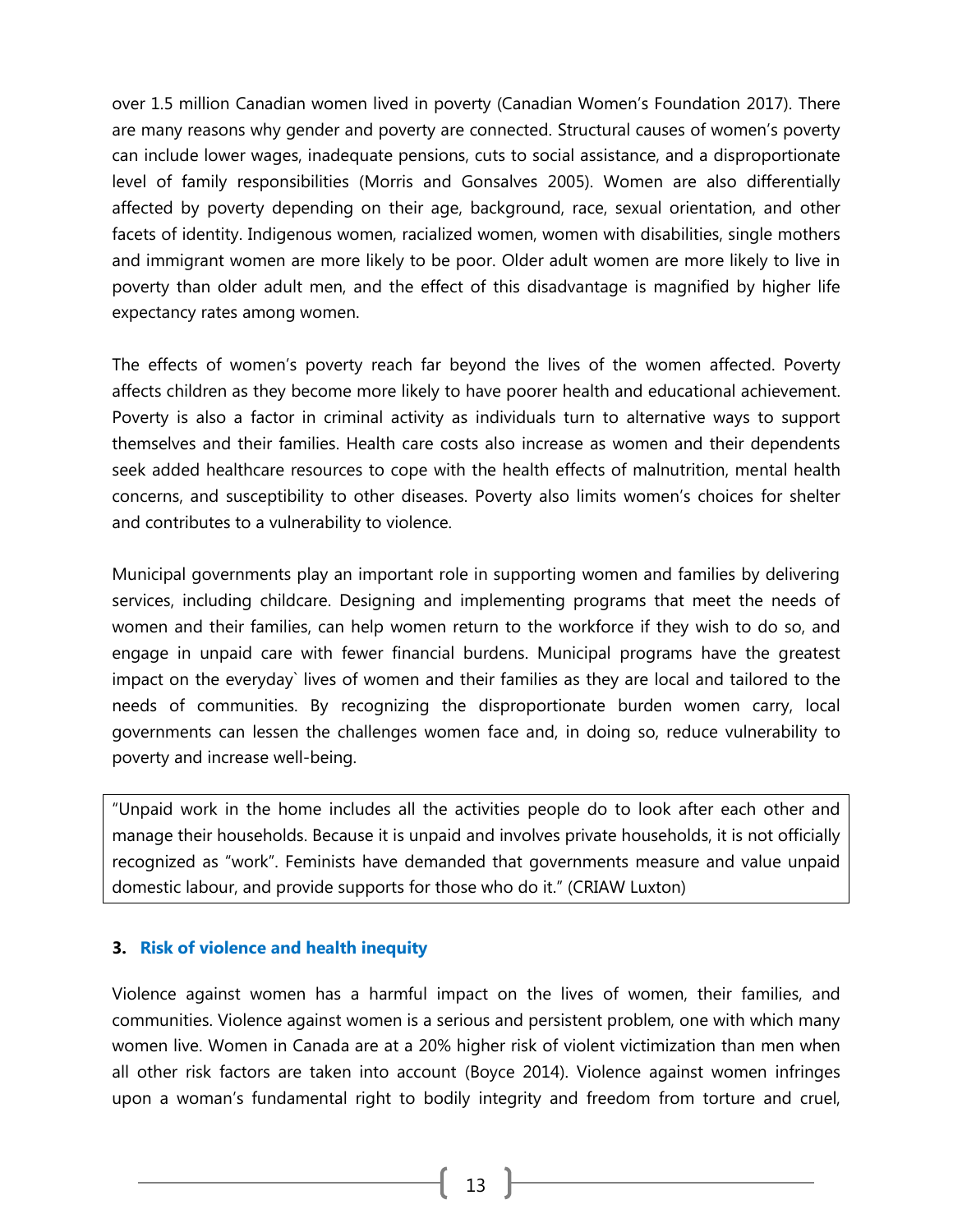inhuman or degrading treatment. These rights are enshrined in human rights treaties ratified by Canada. Violence against women also constitutes a form of gender discrimination (Johnson and Colpitts 2013).

Intersectionality necessarily needs to be taken into account in examinations of the impact of violence on women and women's health. Many factors interact with gender to raise the risk of violence and although they may not be direct causes of violence, they contribute to risks of victimization. For example, women under the age of 25 experience the highest incidence of intimate partner violence, sexual violence, femicide, and criminal harassment (stalking). Aging, pregnancy and disability also present situations of vulnerability for women. Women over the age of 65 are more likely than men of the same age to be victims of violence by marital partners. Lesbian and bi-sexual women are twice as likely as gay and bisexual men to be experience violence. Violent victimization rates are also higher for women with mental health concerns. Indigenous women are twice as likely as non-Indigenous women to experience violence.

The rate of homicide perpetrated against women by intimate partners in 2015 was more than five times the rate of homicide involving male victims. Violence is the leading cause of women seeking shelter including transition homes and emergency shelters. Violence against women not only happens in places of residence (35%), but in places of work (30%). Women who work in male-dominated workplaces or work in the sex industry are also at greater risk of experiencing violence. The frequency of evening activities—which could include working, attending night classes, attending evening meetings, volunteering, going out to bars, clubs or pubs, going out to restaurants, shops, or sports events—is also associated with a higher rate of violent incidents for women.

Women who face violence experience both immediate and lasting effects. Violence has serious consequences for women's physical, emotional, and reproductive health, physical safety, financial security, and ability to provide a safe and secure environment for themselves and their children. For women, the consequences and impacts of violence include physical injury, hospitalization, miscarriage, anxiety, depression and even death. Rape and other forms of sexual violence can also lead to long term consequences such as post-traumatic stress disorder, eating disorders, and substance abuse.

Violence is not the only threat to women's health and well-being. Even though their life expectancy is higher than that of men, women face challenges accessing healthcare and healthrelated services. Women's mental health can be affected by stress, rising workloads, violence, fear, discrimination, food insecurity and other challenging, yet common, experiences. Some women particularly at risk of poorer well-being include older women, refugee and immigrant women, women living in poverty, racialized women and women with disabilities. For example, Indigenous women are twice as likely as non-Indigenous women to have a disability (8% vs. 4%).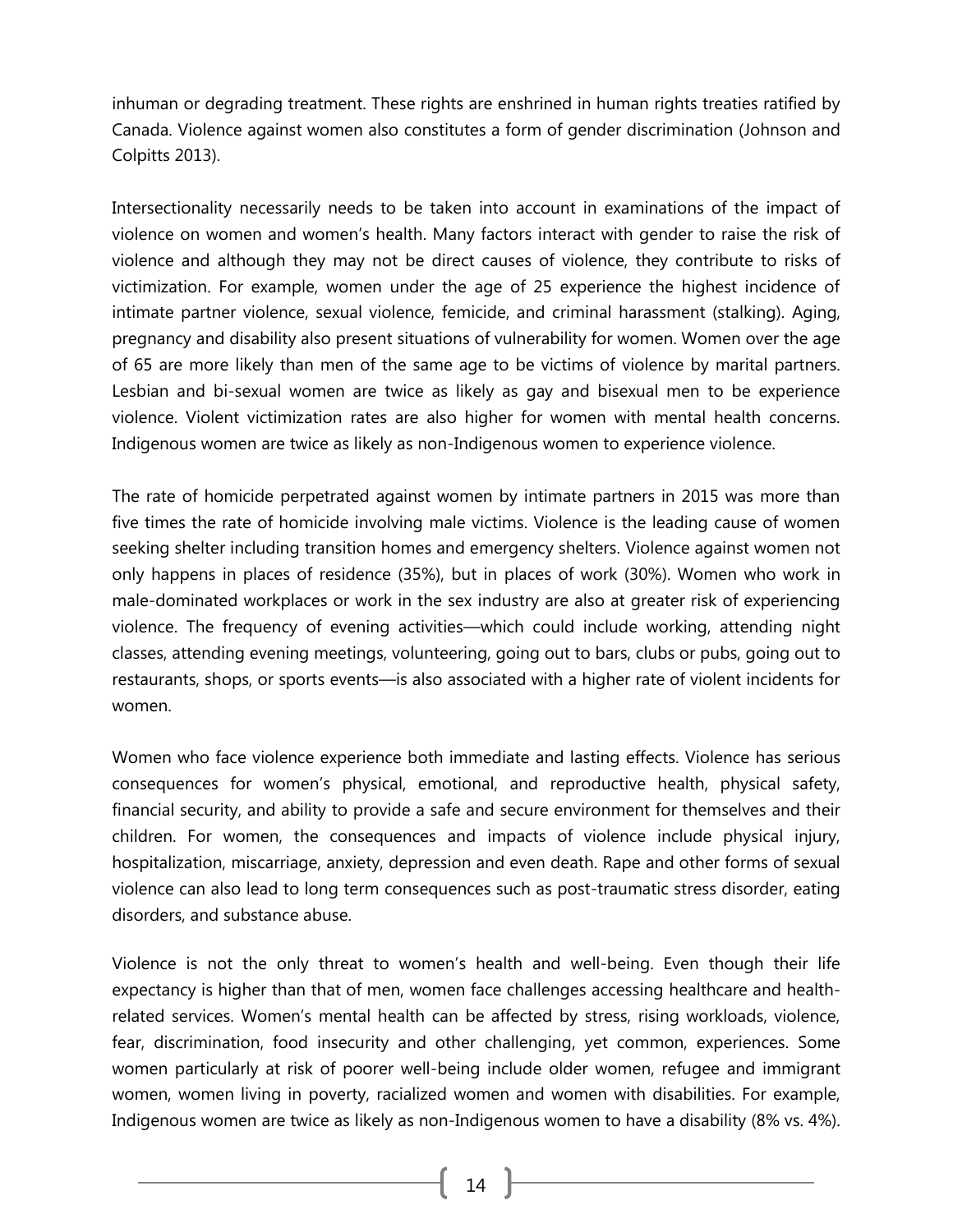Almost half of Inuit households have experienced food insecurities (43%), while almost a quarter have gone without food (23%).

Municipal governments and their partners work on the front line protecting women. By ensuring that health services are accessible, family friendly, affordable, located near public transportation, culturally appropriate and sensitive to women's concerns, gender equity in health outcomes will increase. If women are not safe and well, they cannot go to work, care for their families and participate in community life. By taking action to protect women's health and safety, local governments create more vibrant communities, stronger economies and cultural cohesion—all of which enhance quality of life for everyone.

# **Murdered and Missing Indigenous Women**

A disproportionately high number of Indigenous women have been murdered or have gone missing in Canada. The Royal Canadian Mounted Police released a report (2014) that shows Indigenous women are at a higher risk of being victims of violence than their non-Indigenous counterparts. In 2011, Indigenous women made up approximately 11.3% of the total number of missing women while they represented only 4% of all women in Canada. Furthermore, between 1980 and 2012, Indigenous women were over-represented in the number of female homicides (16% of all female homicides).

In 2016, the Government of Canada launched a [National Inquiry into Missing and Murdered](http://www.mmiwg-ffada.ca/)  [Indigenous Women and Girls.](http://www.mmiwg-ffada.ca/) The National Inquiry is independent from government and mandated to examine and report on the systemic causes of all forms of violence against Indigenous women and girls and 2SLGBTQ individuals in Canada.

Today, Indigenous women and their allies raise awareness of the violence and inequity experienced by Indigenous women and seek change in government and other institutions. Municipal governments are invited to work to address several Truth and Reconciliation Calls to Action and to equitably support Indigenous community members through policies and programs, forging inclusive collaborations and working with police services.

# <span id="page-15-0"></span>**4. Silencing women's voices**

Women's representation remains a key focus for gains in Canadian municipalities and other levels of government. Without gender balance, women face obstacles to participating in the democratic process. It also limits their ability and power to influence policies and governance practices. Women's participation and representation contributes to the strengthening of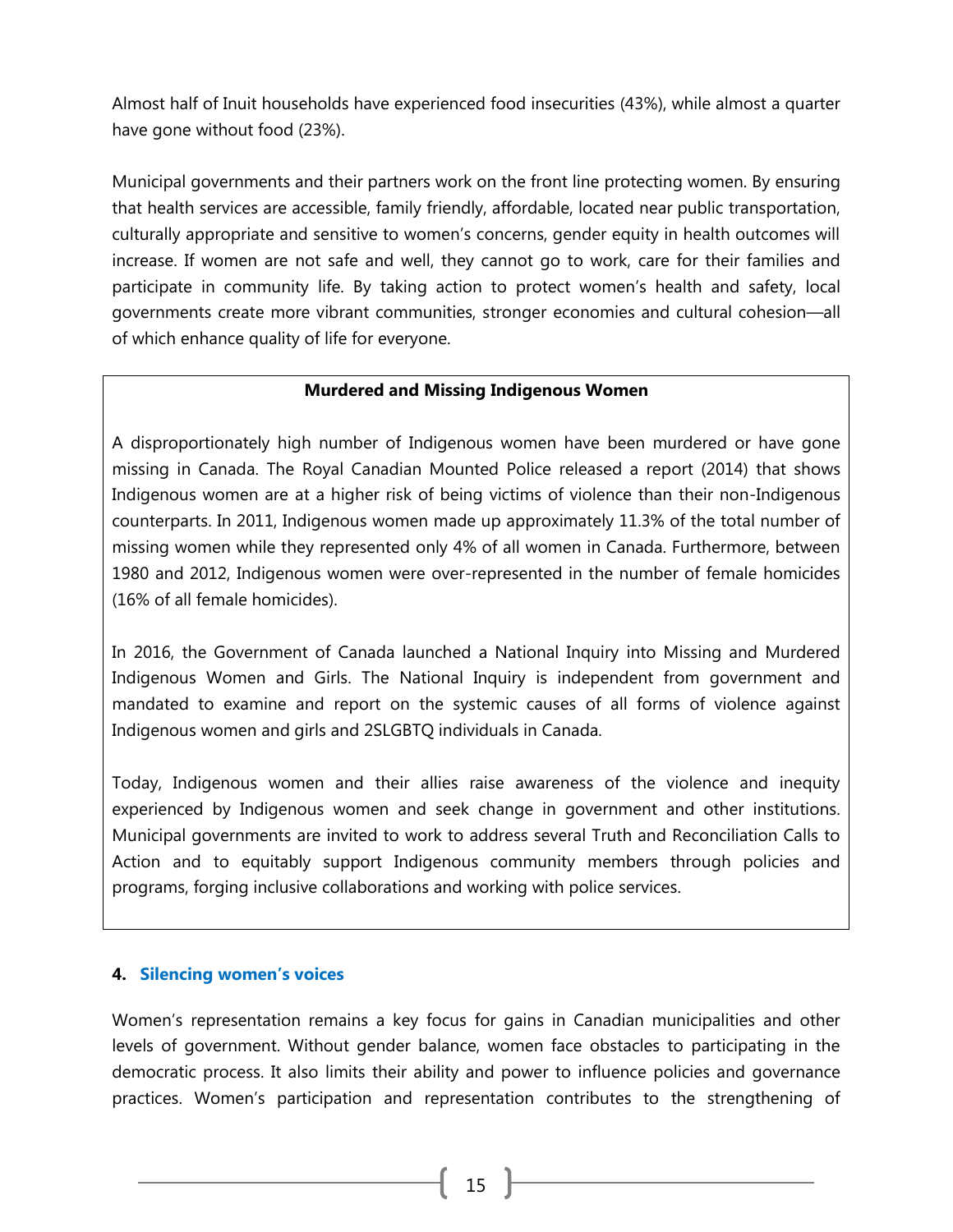Canada's democracy and the effectiveness of its institutions. It also promotes greater diversity of thought and experience, enables the construction of more inclusive and meaningful citizenship, and generates the conditions for the empowerment of marginalized groups.

The United Nations (2005) defines 30% as the minimal percentage of elected women required for government to reflect women's concerns. In Canada, women represent only a small percentage of mayors and councillors at the municipal level (18% and 28% respectively). Based on these numbers, Canada would need 1,408 more women in elected office to reach the 30% target (Federation of Canadian Municipalities 2015). Some reasons identified for lower levels of women's participation include inadequate information, a lack of connections, discrimination, family responsibilities, and a lack of inclusive policies (Federation of Canadian Municipalities no date).

In 2015, the federal government achieved its first gender-equal Cabinet of Ministers. Canada is currently ranked  $64<sup>th</sup>$  for the representation of women in Parliament by the Inter-Parliament Union (2018) and as of December 2017, women represented 27% of elected members. Where you live in Canada significantly influences women's representation, as women are more likely to be elected in urban areas than in rural ones [\(Sculthorp 2017\)](http://femmesetvilles.org/female-representation-in-canadas-parliament-the-rural-urban-divide-from-2006-to-2015/).

Representation of women in leadership positions is also an important goal for equity and improving women's lifelong opportunities. Partly as a result of employment equity efforts, gender parity continues to emerge in the public sector with respect to women's representation in leadership positions. It is important to note, however, that these gains have not always resulted in a broad diversity of women entering and affecting change in leadership. Women remain grossly under-represented in the private sector. In fact, women make up only 21.6% of Financial Post 500 board members (Canadian Board Diversity Council 2017) and hold less than 10% of the highest-paid jobs in Canada's top 100 listed companies (Rosenzweig and Company 2018). Women hold only 1 in 4 Vice-President positions and 1 in 6 CEO positions.

The structural silencing of women's voices at decision-making tables limits not only the opportunities for women in those environments, but the inclusivity of the products and services delivered. Women leaders influencing high-level decision-making will pave the way toward gender equity. Hearing more women's voices at the table increases opportunities for mentorship and networking, and encourages other women to seek advancement opportunities. With respect to the bottom line, companies with the most diversity are significantly more likely to have financial returns above industry standards.

Municipal governments can empower women by removing barriers to not only participation in community organizations, but elected office. When elected officials reflect the population they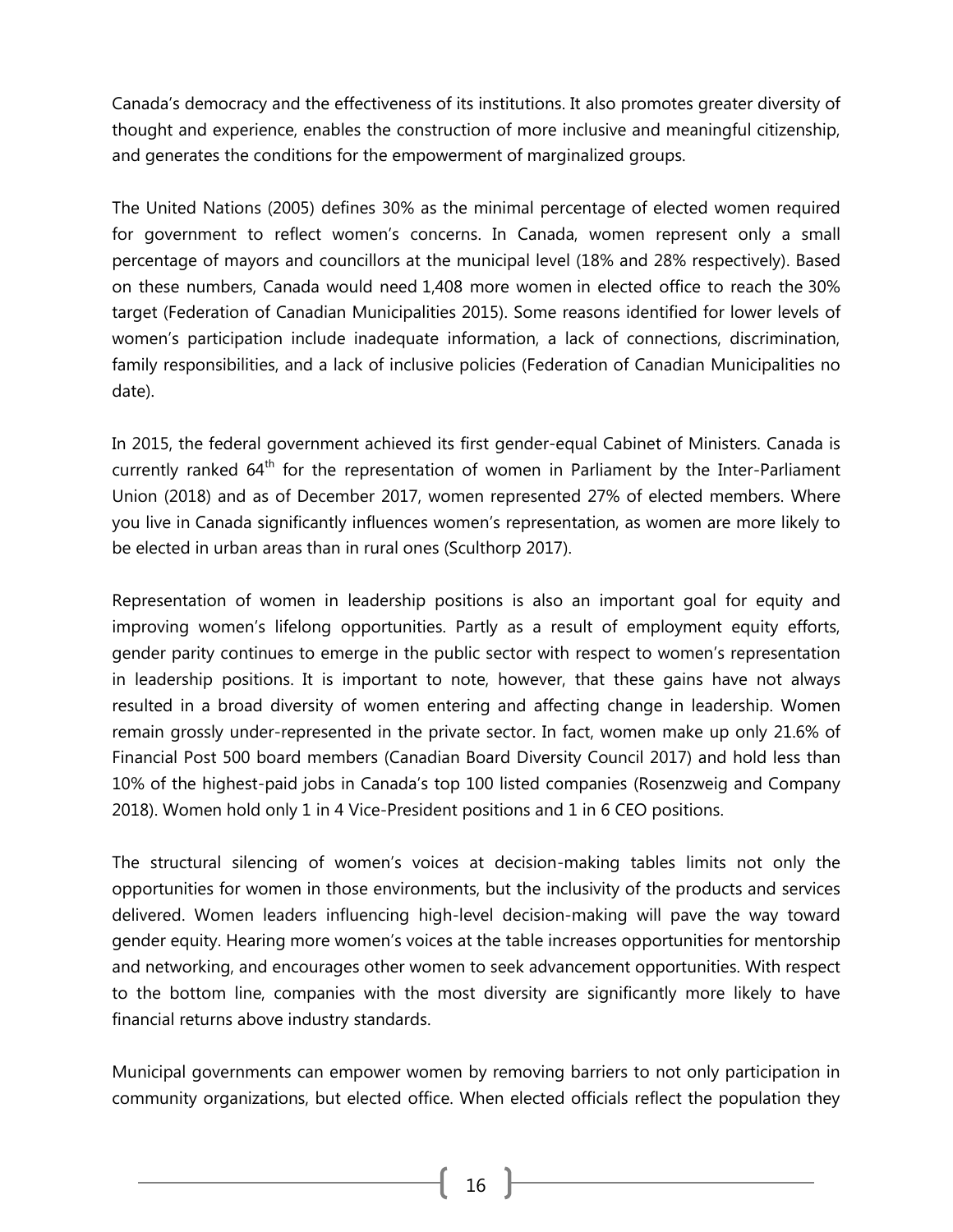serve they are more likely to advocate for the most effective and appropriate programs and services. Having a diversity of women in politics also ensures that a broad range of lived experiences is captured, as forms of exclusion often intersect. City government must also create a place for a diversity of women across all levels of the organization, including senior leadership and management. As it is the public service developing policies and delivering city services, it is critical that a gender inclusive lens be applied to all initiatives from the outset. By creating safe spaces for women's voices, ideas and concerns, municipal governments can be leaders in change.

#### <span id="page-17-0"></span>**UNESCO AND CANADIAN COMMISSION FOR UNESCO'S EFFORTS FOR CHANGE**

Women's equity is a thread that runs through UNESCO's work. Gender equality is one of two UNESCO global priorities, while equitable and sustainable development is an overarching objective. Inclusive social development (which includes women's equity) supports "inclusive social development, fostering intercultural dialogue for the rapprochement of cultures and promoting ethical principles." Efforts to enhance women's equality also support UNESCO's mission to "create and use knowledge for just and inclusive societies." The Canadian Commission for UNESCO (CCUNESCO) is also taking strategic action to promote equity and peace in Canada at the city-level (CCUNESCO 2014).

In 2015, The United Nations General Assembly adopted the "2030 Agenda" which contains a set of Sustainable Development Goals (SDGs) to guide development agendas. UNESCO was actively involved in the development of the goals and is committed to contributing to the implementation of the cross-cutting priorities of gender equality, human rights, and poverty eradication (Brooks, 2016). The social dimensions of the 2030 Agenda and its targets on social inclusion, the eradication of extreme poverty, the reduction of inequalities, inclusive policies for cities, as well as inclusive and participatory decision-making, resonate within UNESCO's mandate.

"Gender equality and the empowerment of women are both a goal of, and a tool for, sustainable development." (UCLG Women 2015)

UNESCO contributes to the achievement of the Sustainable Development Goals through its programs and networks. In addition to acting as the lead agency for SDG 4 (Education) it contributes to others such as promoting peace and inclusive societies, promoting well-being, empowering women and girls, reducing inequality and making cities inclusive and safe. UNESCO's networks, including its International Coalition of Inclusive and Sustainable Cities-ICCAR, contribute to achieving the SDGs. The [Bologna Declaration,](http://unesdoc.unesco.org/images/0025/002527/252716E.pdf) adopted in 2016 by the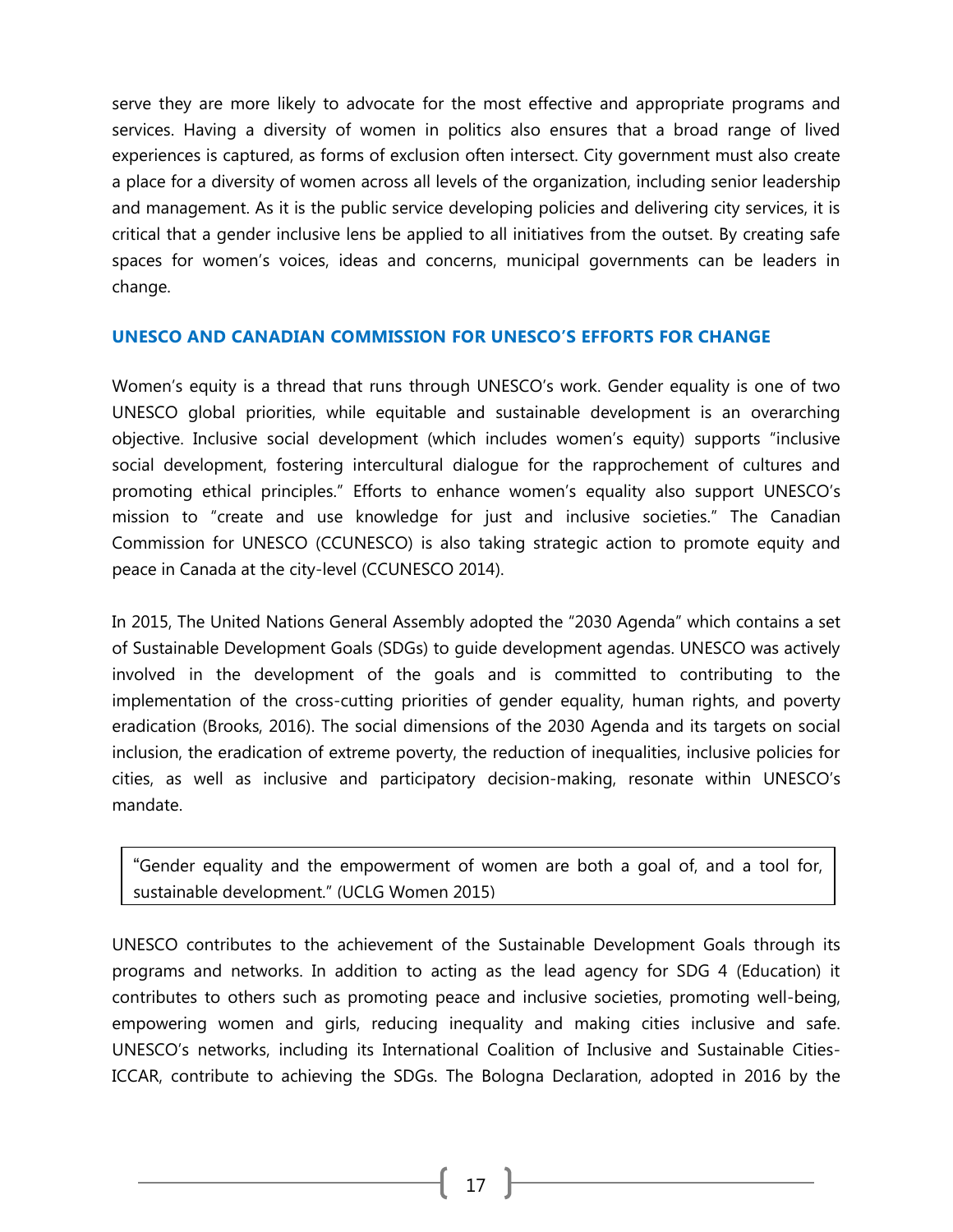ICCAR Steering Committee in 2016, highlights gender equality as a core element in ICCAR's work (paragraphs 4 & 11).

Launched by UNESCO in 2004, the **[International Coalition of Inclusive and Sustainable Cities](http://www.unesco.org/new/en/social-and-human-sciences/themes/fight-against-discrimination/coalition-of-cities/)  – [ICCAR](http://www.unesco.org/new/en/social-and-human-sciences/themes/fight-against-discrimination/coalition-of-cities/)** is a 500-plus member network of cities across continents that advocates for global solidarity and collaboration to promote inclusive urban development free from all forms of discrimination, including discrimination against women. Composed of seven regional and national coalitions this platform connects cities and encourages them to cooperate and work together.

# <span id="page-18-0"></span>**The Role of the Canadian Coalition of Municipalities against Racism and Discrimination (CCMARD)**

The largest network of municipal governments working to eliminate discrimination and foster inclusion in Canada is the [Canadian Coalition of Municipalities against Racism and](http://unesco.ca/home-accueil/ccmard-ccmcrd%20new)  [Discrimination](http://unesco.ca/home-accueil/ccmard-ccmcrd%20new) (CCMARD). The network is one of seven regional coalitions from around the world that form the International Coalition of Sustainable and Inclusive Cities - ICCAR led by UNESCO. The main objective of CCMARD is to provide a platform to broaden and strengthen human rights through coordination and shared responsibility among local governments, civil society organizations, and other democratic institutions. To date, CCMARD has over [seventy](http://unesco.ca/~/media/unesco/sciences%20sociale/2016%2003%2015%20list%20of%20municipalities%20ccmard%20with%20new%20logo%20(3).pdf) [signatory members.](http://unesco.ca/~/media/unesco/sciences%20sociale/2016%2003%2015%20list%20of%20municipalities%20ccmard%20with%20new%20logo%20(3).pdf) CCUNESCO facilitates CCMARD in Canada and coordinates its activities.

CCMARD promotes inclusion by encouraging the integration of equity and diversity matters into the policy, planning, and programmatic aspects of municipal government work, as well as supporting initiatives with communities. CCMARD's operational framework consists of [Ten](file:///C:/Users/clacasse/Downloads/ToolkitSummaryCCMARD%20(1).pdf)  [Common Commitments](file:///C:/Users/clacasse/Downloads/ToolkitSummaryCCMARD%20(1).pdf) that are crucial for achieving inclusion and equity objectives. The Ten Common Commitments define necessary areas of action; notably employment, education, housing, policing, cultural activities and civic engagement. Membership in CCMARD is based on a common desire to achieve two goals: to share experiences and to strengthen policies to achieve greater inclusion. CCMARD is uniquely placed to raise awareness of the issues facing women in Canada and to empower municipalities to take action. It is also well positioned to advance the implementation of objectives set forth in the Agenda 2030 and to provide examples of promising practices that make a difference.

# <span id="page-18-1"></span>**OPPORTUNITIES FOR MUNICIPAL GOVERNMENT**

When women are meaningfully engaged in municipal governance and services, we create communities where change is possible. Municipal governments are not only able to apply a gender lens to city planning and decision-making, but have an imperative to do so to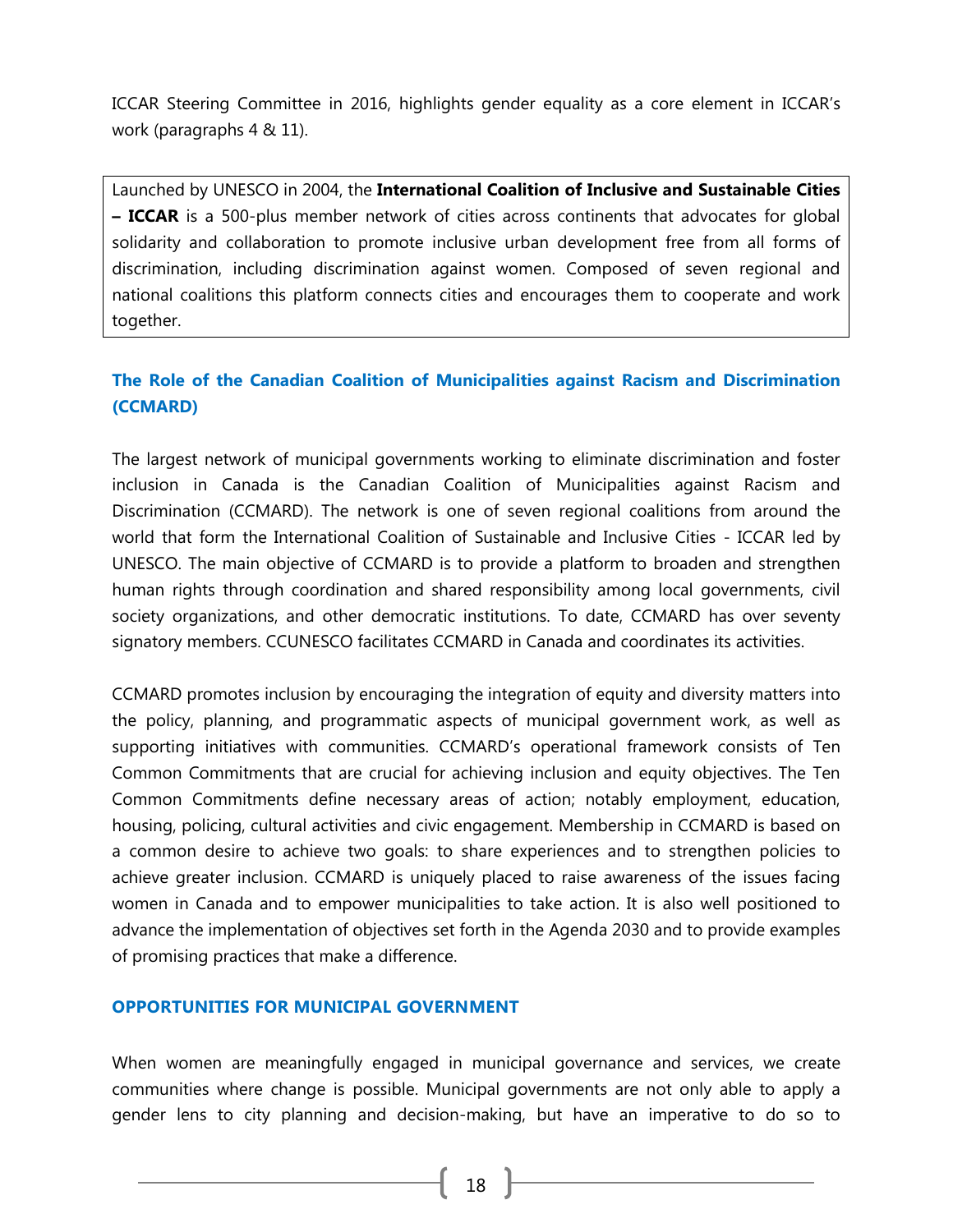adequately serve their residents. Local women's organization and their partners, educational institutions, private organizations and other key stakeholders have long worked with municipal governments to raise awareness of the issues facing women. As such, there is a wealth of knowledge on promising practices, resources and tools for inclusion. The following recommendations summarize several key insights drawn from the experience of organizations and individuals dedicated to women's equity.

"When we apply a gender lens to city planning and decision making, we are asking about differences and inequities between women and men (girls and boys), as well as diversity and inequities among women. We recognize that no service or plan is gender neutral. We ask city decision makers to identify gender biases so as to ensure services address the needs of both women and men, and promote equity." ([CAWI and City of Ottawa 2017\)](http://www.cawi-ivtf.org/sites/default/files/publications/women-snapshot_en.pdf)

#### <span id="page-19-0"></span>**1. Bring women to the table**

Ensuring the inclusion of broad range of stakeholders at every stage of municipal government work (planning, consultation, implementation, and assessment) enhances the effectiveness of the design and delivery of programs. In order to get the best results, municipalities need to build trust among women. Communities and women's groups can be involved at different levels and government can maximize their impact by recognizing their expertise, being open to feedback, acting on suggestions and reporting on how feedback is used. Getting women of different backgrounds to the table also entails appropriate, tailored outreach and planning to ensure equitable and representative participation.

Municipal government can bring women to the table to have a voice in concrete ways:

- Apply gender-oriented communications campaigns
- Gender-sensitive budgeting to promote women's participation in consultation and planning initiatives
- Provide information, training and funding for women to run for elected office (for example, the Federation of Canadian Municipalities prepared a guide for women candidates)
- Implement mentorship and sponsorship opportunities for women in municipal government to facilitate professional growth
- Establish a commission or committee on the status of women in your municipality
- Use traditional women's venues for outreach
- Ensure consultations are accessible, conveniently located and provide support for participations (childcare stipend, public transportation tickets, etc.)
- Ensure that a diversity of women are equitably represented on all municipal committees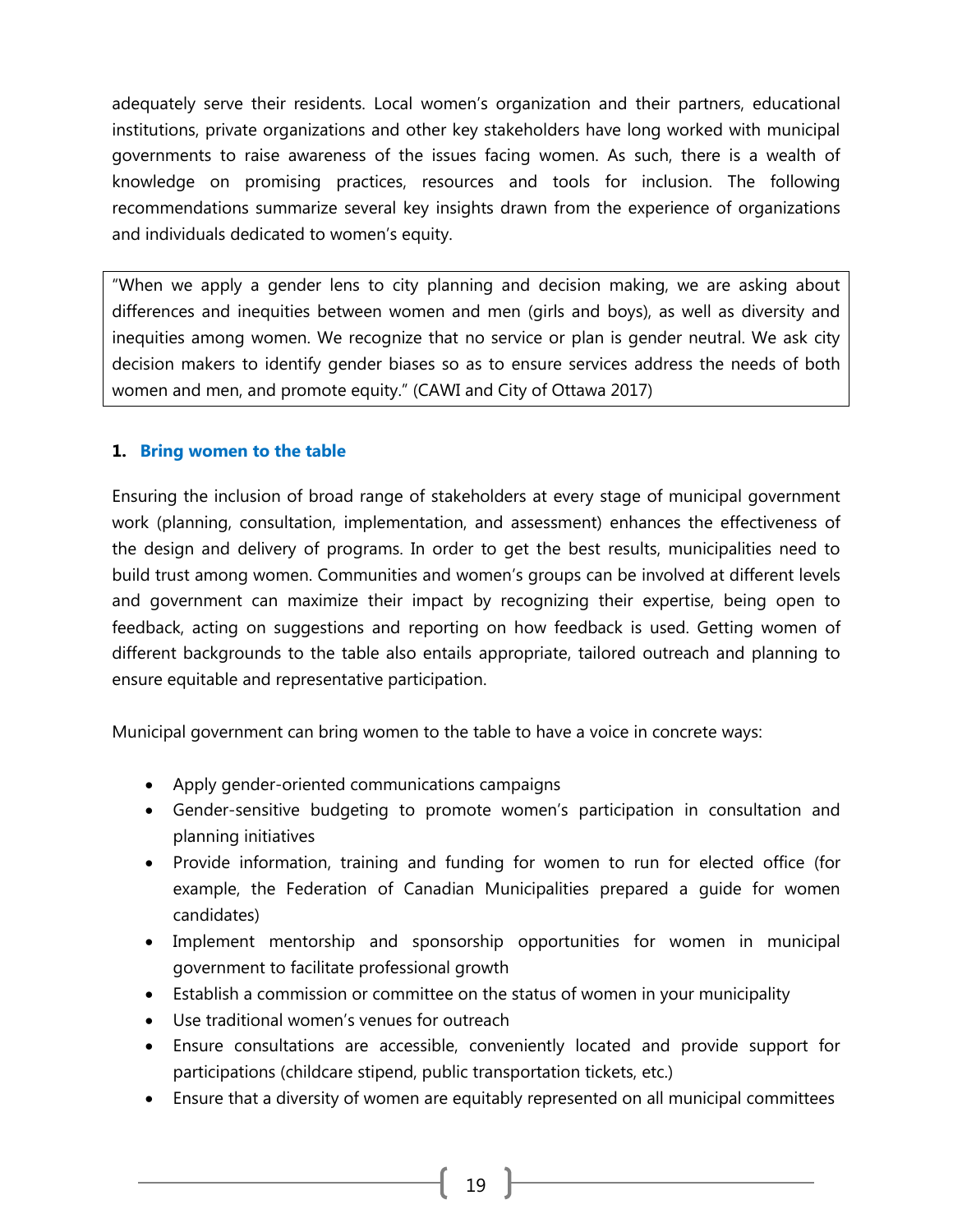Apply a gender lens to workforce planning and succession management to encourage representation of women at all levels of the municipal workforce.

#### **Promising Practices**

The [Women's Advocacy Voice of Edmonton \(WAVE\) Committee](https://www.edmonton.ca/city_government/city_organization/womens-advocacy-voice-of-edmonton-committee.aspx) is a City of Edmonton initiative, supported and endorsed by City Council that fosters and promotes equality, opportunity, access to services, justice and inclusion for women in the city. WAVE is comprised of fifteen volunteers from diverse backgrounds and experiences and is among the first of its kind in Canada. It is helping to ensure that the unique perspectives of women and girls are included in the conversations that shape the city.

The City of Burnaby participated in and supported the Young Women Civic Leaders project (2013 - 2016) that worked to promote and encourage the full participation of young women of diverse backgrounds at all levels of civic, political and community life. This project was led by the Justice Education Society of BC and was funded by Status of Women Canada.

The City of Montreal, in collaboration with the *Conseil des Montréalaises*, has been organising [Cité Elles Mtl](http://ville.montreal.qc.ca/portal/page?_pageid=8258,142408778&_dad=portal&_schema=PORTAL), a two-day and half event that includes training, networking and a model council session for women interested in governance and municipal politics since 2015. Inspired by the experience of SimulACTIONS of the Groupe Femmes, Politique et Démocratie, [Cité Elles Mtl](http://ville.montreal.qc.ca/portal/page?_pageid=8258,142408778&_dad=portal&_schema=PORTAL) is a unique occasion to create an inspiring experience for women representing Montreal's diversity.

# <span id="page-20-0"></span>**2. Deliver gender-specific programming and apply an intersectional lens**

Peoples' unique experiences of advantage and disadvantage are best understood as facets of identity. Applying an intersectional lens to the work of municipal governments carries significant benefits. An intersectional analysis provides a more comprehensive approach to the study of the ways in which advantage and disadvantage connect in our lives. Applying an intersectional lens to municipal work enables effective responses to emerging and persistent social issues and ensures the highest quality of service to all members of the public.

Municipal government can apply an intersectional lens to their governance and programming in concrete ways:

 Ask what barriers individuals with a range of identities may experience as you design programs and policies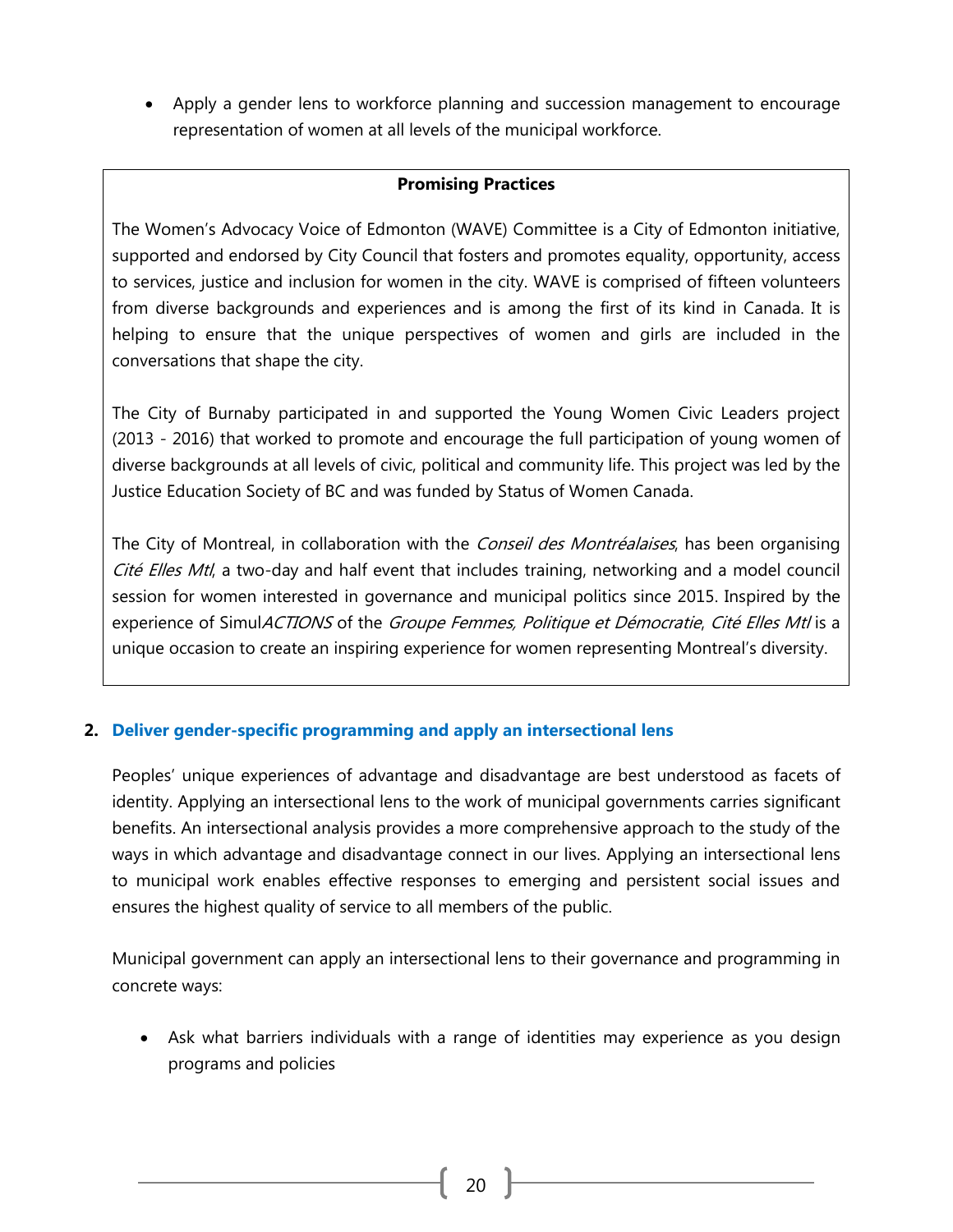- Ensure consultations include a diversity of identities (for example, ensure consultations with women include Women with Disabilities, Racialized Women, Women living in poverty, Indigenous Women, etc.)
- Identify opportunities to provide intersectional services or programming to the public (for example, services for members of the trans community with disabilities, cultural services for Indigenous women living in poverty, or municipal election preparation courses for Racialized Women)
- Train municipal staff to recognize their own intersectionality and appreciate that individuals differentially experience advantage and disadvantage
- Support public-private partnerships to help women entrepreneurs succeed and grow
- Use women-specific communications to raise awareness of local resources available to support women in need (for example, information on support for the victims of violence, affordable housing)

# **Promising Practices**

The cities of Lethbridge, AB, Vancouver, BC, Ottawa, ON, Toronto, ON and Stratford, PEI came together through the City for All Women Initiative (CAWI) to develop "Advancing Equity and Inclusion: A Guide for Municipalities" (Brooks and City for All Women Initiative 2015). The project partners applied an intersectional lens to their work to create an inclusive resource to support other municipalities enhance programs, policies, procedures and services.

Quebec City has developed a prevention and information project on domestic violence for immigrant women. The project aims to inform immigrant women of their rights and where they can get help. It includes various tools, trainings and information sheets. It seeks to increase feelings of security and belonging for women.

In 2012, the City of Longueuil introduced an information session on gender equality in relationships. The awareness program entitled « Quand on s'aime, on s'aime égal » ([When we](https://www.longueuil.quebec/files/longueuil/images/pdf/when_we_love_we_love_equally.pdf)  [love, we love equally](https://www.longueuil.quebec/files/longueuil/images/pdf/when_we_love_we_love_equally.pdf)) has since been coordinated by the Longueuil agglomeration Police service and is delivered to participants from francization groups or community organizations in collaboration with shelter homes for women victims of conjugal violence in the area.

#### <span id="page-21-0"></span>**3. Gender mainstream municipal governance**

Gender mainstreaming is the inclusion and application of the principle of equal treatment and opportunities between women and men. The goal of mainstreaming is to fully integrate gender equity considerations into program strategies and activities including policy, advocacy, research,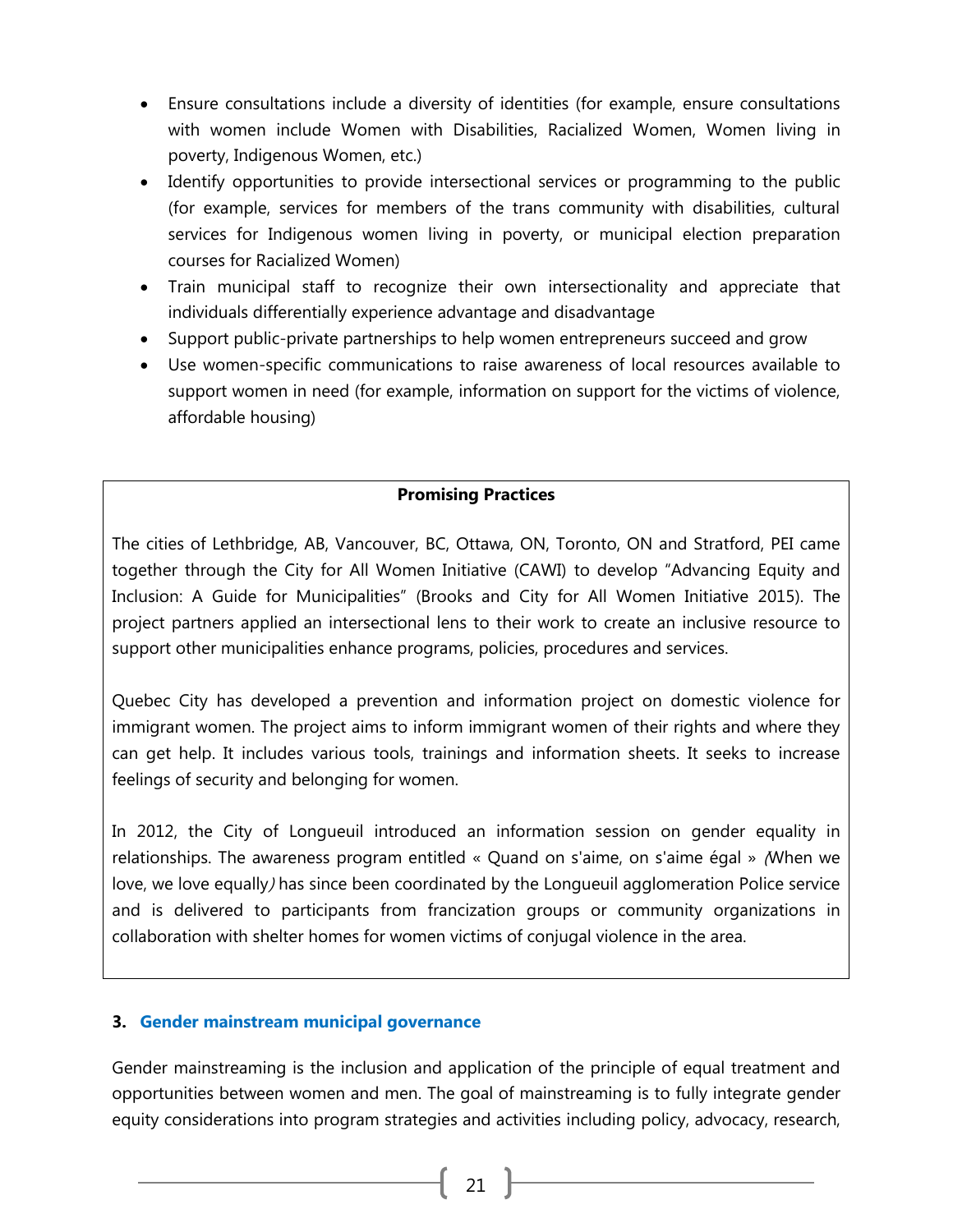benchmarking, capacity development, evaluation, and assessment. It necessarily takes into account existing inequities and tracks progress towards goals. Gender mainstreaming goes beyond the concept of gender neutrality, which actively conceals gender differences and women's specific needs and interests.

Municipal governments can promote equity for women through mainstreaming in concrete ways.

- Integrate a gender lens into the design and delivery of services to ensure that the needs of a diversity of women are met is critical to a municipality's service goals
- Ensure women's representation on all committees and decision-making bodies
- Develop a corporate strategy on gender equity
- Review all municipal policies with a gender lens to ensure that they are written inclusively and reflect the distinct and varied experiences and needs of women
- Challenge and dismantle gender roles and gender stereotypes in the workplace through education and employee training
- Certify all employee policies and programs are family-friendly
- Work with police services to advance gender equity in police forces and policing services

# **Promising Practices**

Status of Women Canada offers training on [Gender-based](http://www.swc-cfc.gc.ca/gba-acs/index-en.html) Analysis Plus (GBA+), an analytical tool used to assess how diverse groups of women, men and gender-diverse people experience policies and programs. The government of Canada has renewed its commitment to GBA+ as a way to close key gender gaps. Introductory online training is available. The City of Cochrane participated in a community led research project applying a GBA+ lens to the study of barriers facing women in the region. Entitled, ["Let's Touch the Skies",](http://www.csho.ca/wp-content/uploads/2013/10/Lets-Touch-the-Skies-Report_FinalReport_Oct18-RN.pdf) the research explores the interconnectedness of marginalization and the role of municipal government planning in creating change.

The City of Vancouver released a [Women's Equity Strategy](http://council.vancouver.ca/20180116/documents/rr1presentation.pdf) in 2017. The Strategy, passed by Council, reflects the City's vision to make Vancouver a place where all women and self-identified women have full access to political economic, cultural and social life. The ten-year Strategy (2018-2028) identifies priority areas and contains actions for each. The Strategy is intended to align with other City strategies and plans.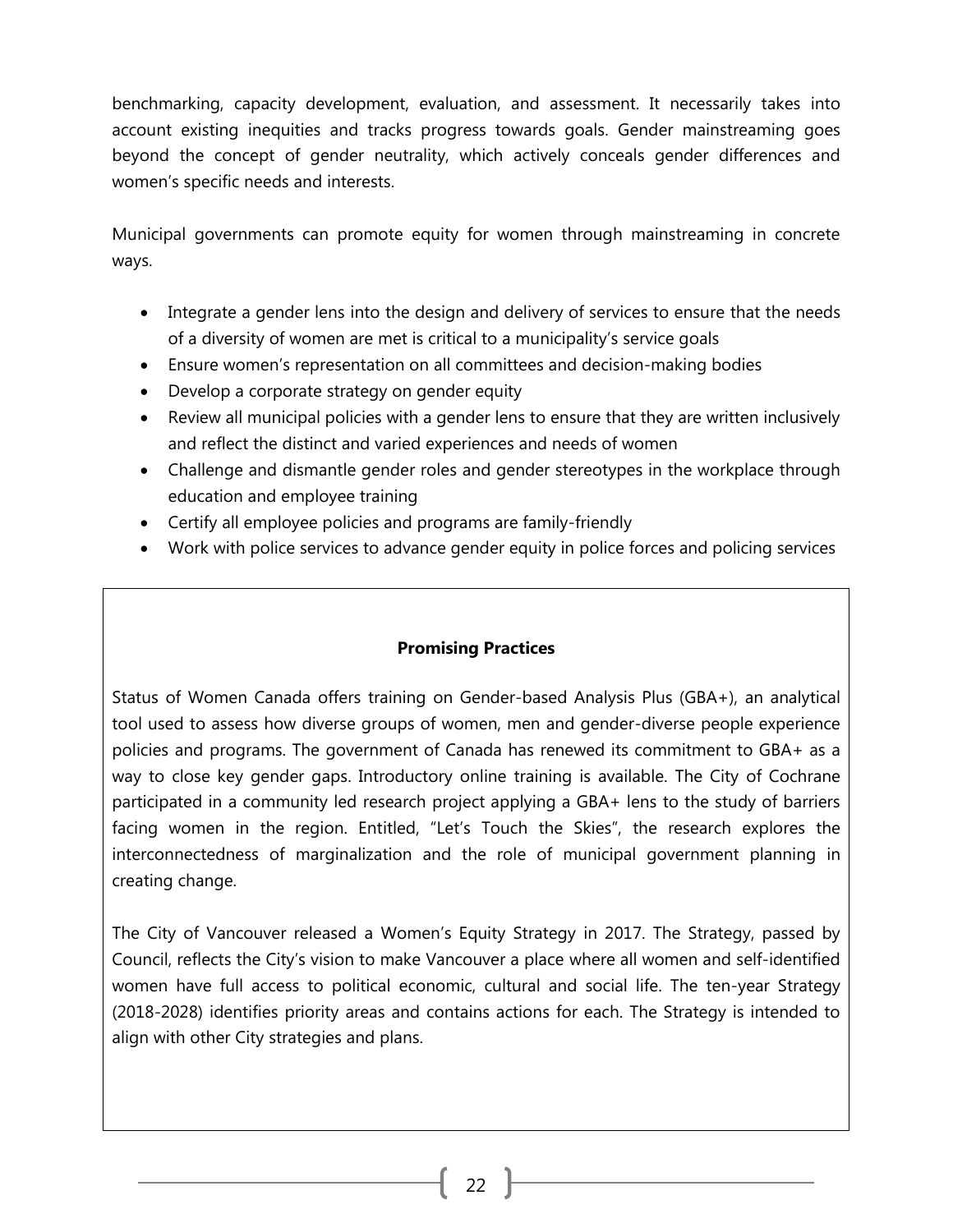Status of Women Canada commissioned research on the application of gender audits in policing. Audits serve as a tool to benchmark organizational capacity and commitment to institutional and operational gender mainstreaming and can lead to the implementation of gender sensitive policies, processes, and practices. The research report, ["Gender Audits in](http://council.vancouver.ca/20180116/documents/rr1presentation.pdf)  [Policing Organizations"](http://council.vancouver.ca/20180116/documents/rr1presentation.pdf) (Montgomery 2012), presents case studies and tools to support organizations.

#### <span id="page-23-0"></span>**4. Use data to inform decision-making and monitor progress**

Over the last decade, international organizations have focused on the question of measuring equality through data collection and analysis. It is also true that in today's municipal context, "what gets measured gets done." Collecting, tracking and analyzing data can help municipalities identify gaps and trends in their organization and communities. It enables proactive opportunities for growth and assists and attracting, retaining and motivating diverse employees. Data and assessment also helps to improve decision-making to better meet organizational and programmatic goals and strategies. When we demonstrate results, we show the value of women's equity for organizations.

Municipal governments can promote equity for women through mainstreaming the use of data in concrete ways.

- Apply a gendered analysis to all corporate data analytics
- Disaggregate data to understand varied experiences of individuals as a result of intersectionality
- Build data into reporting practices for strategic plans and initiatives
- Report on gender and other forms of diversity for municipal hires and workforce representation to ensure gender equity across all levels of the municipal government
- Build assessment into the design of programs and services for the public
- Use census and other forms of data on women to inform policies and program development. Basic data could include income, education, housing, employment, unpaid labour, violence and crime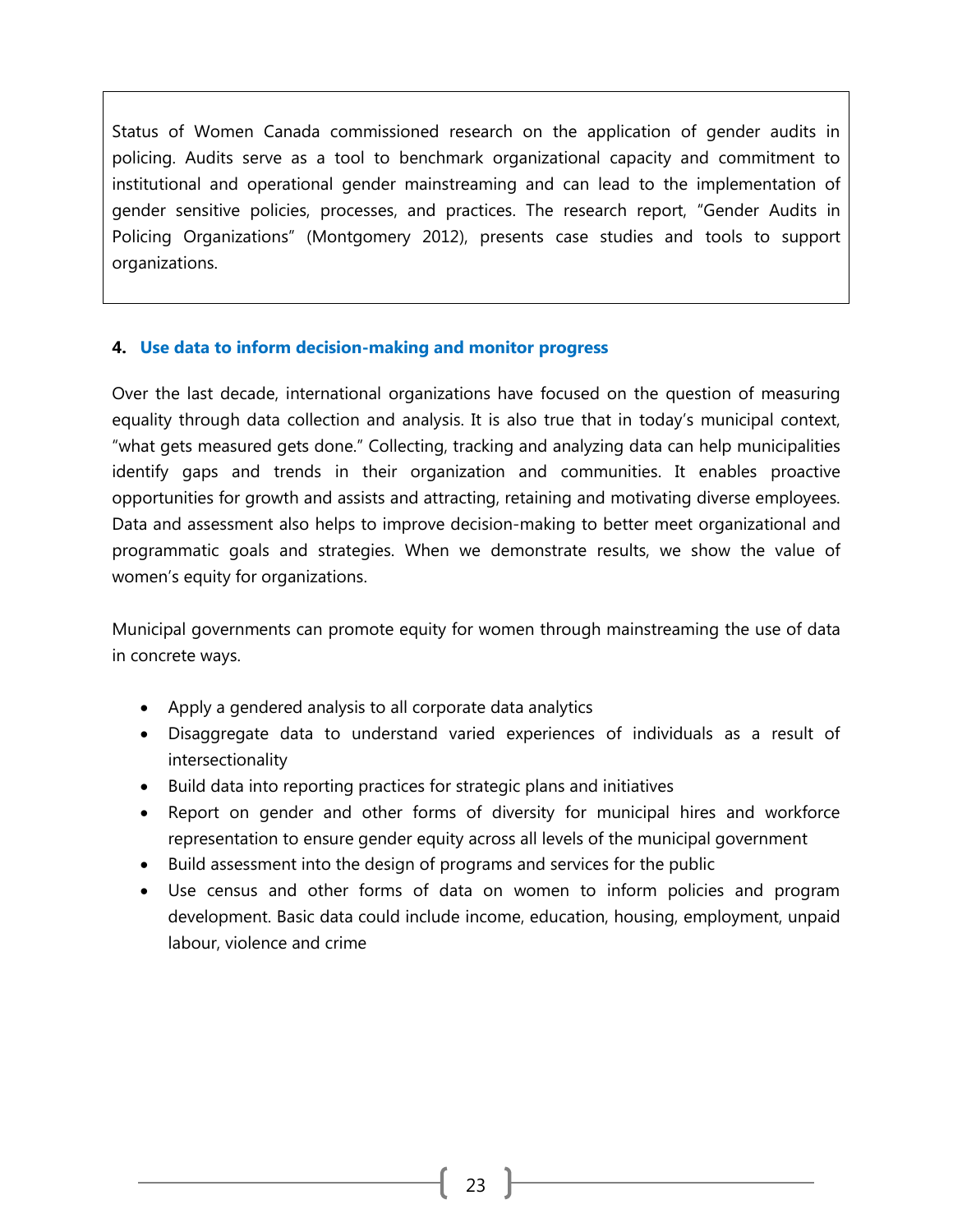# **Promising Practices**

The [City of Ottawa](http://www.ottawa.ca/) collects information on its workforce through a voluntary self-identification survey. Aggregated data is used to identify corporate goals for the representation of women and to benchmark key indicators and objectives for inclusion. The data is used to track career development opportunities and is disaggregated to understand unique workforce experiences collected in surveys and other tools.

The City of Toronto's "Talent Blueprint[: Building a Great Toronto Public Service"](https://www.toronto.ca/wp-content/uploads/2017/10/8ed1-Final-Talent-Blueprint-AODA-compliant.compressed.pdf) is a workforce plan that explores four key focus areas: employee engagement, diversity, workforce capacity, and effective leaders. It uses workforce data to establish objectives and key actions to have engaged, diverse, high-performing, adaptive, and productive employees to meet the City of Toronto's current and future needs.

The City of Gatineau instituted an annual meeting of all services to ensure the integration of the measures contained in its CCMARD action plan (including the ombudsman, human Resources, police, Culture, strategic planning, urban planning and 3-1-1). The initiative allows participants to assess results for the year and raises awareness among those in charge of these services of the importance of working together.

#### <span id="page-24-0"></span>**MOVING FORWARD**

#### **170 years.**

The time is now. Social change takes time, but it does not have to take another century for women to enjoy full equity. As the review of key issues reveals, the interconnectedness of systems in which women are marginalized is profound. Women's experiences of inequity have lasting effects on their lives. Accounting for the rippling effects of marginalization is truly the only way to appreciate what is a stake.

Creating the conditions for social development means mobilizing municipalities in new and exciting ways. Municipal governments can give voice to the issues women face and mobilize to remove barriers not only within their own programs and services, but also in the wider community. Human rights-related issues are a relatively new area of responsibility for municipalities. As a result, innovative strategies and tools are needed for the future. Enhancing equity for a broad diversity of women requires knowledge of how women from diverse backgrounds experience places across Canada. By recognizing and working with groups most at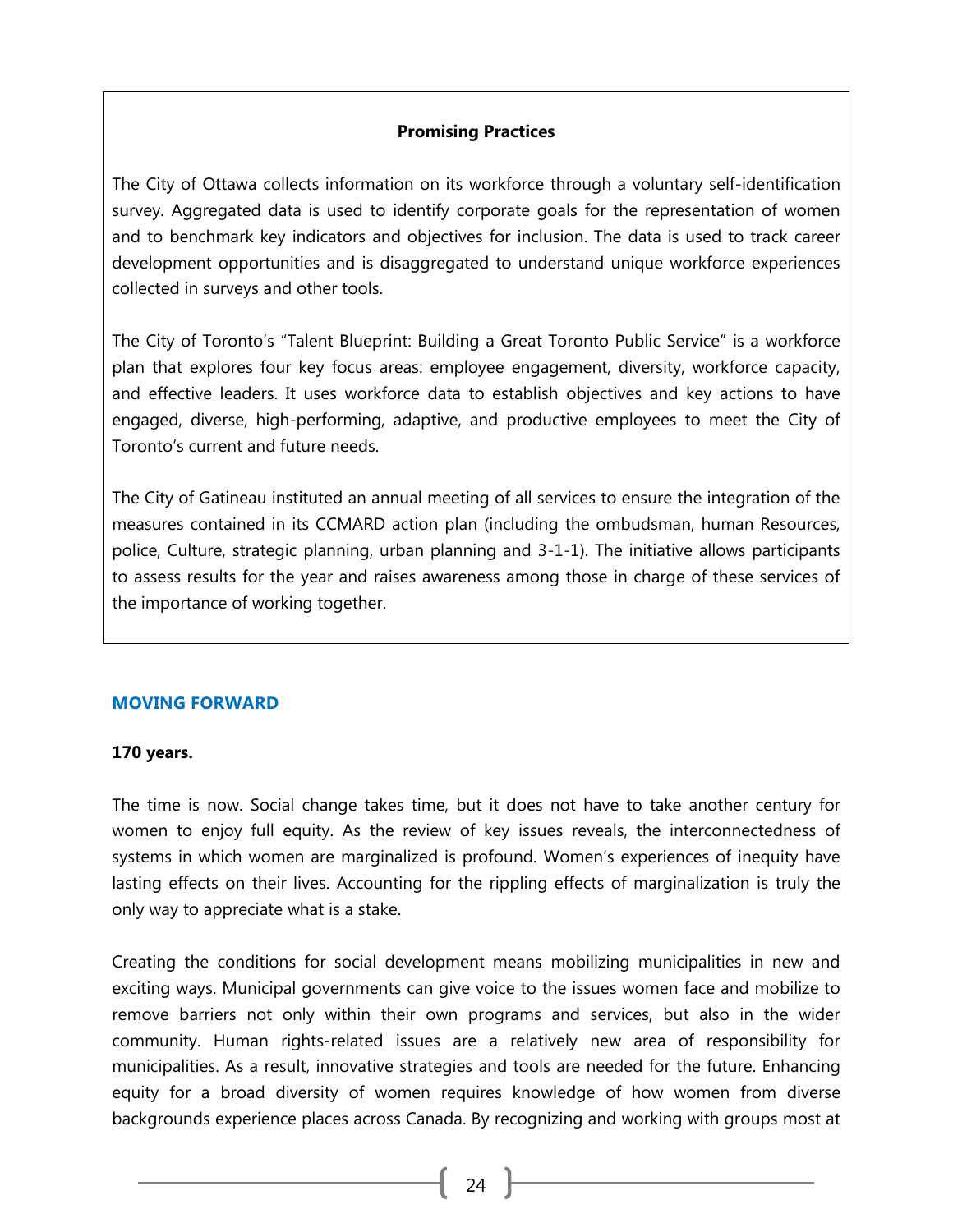risk of exclusion, municipalities and their partners can begin to close the gaps in opportunities and outcomes.

Taking concrete steps to remove specific barriers, meaningfully increase women's representation and dismantle existing systems of marginalization is the only way to create lasting change. Initiatives like CCMARD are great vehicles to achieve not only local and national goals, but also global ones. By supporting local governments and their partners, CCMARD encourages the development and sharing of promising practices. Our ability to mobilize the wealth of knowledge on gender inclusiveness that already exists in Canada will determine our future success in addressing social, economic, and political challenges of the future.

The question that remains is not whether it is time for women to share their talent, wisdom, energy and passion. The question is what we are willing to do right now to make it a reality?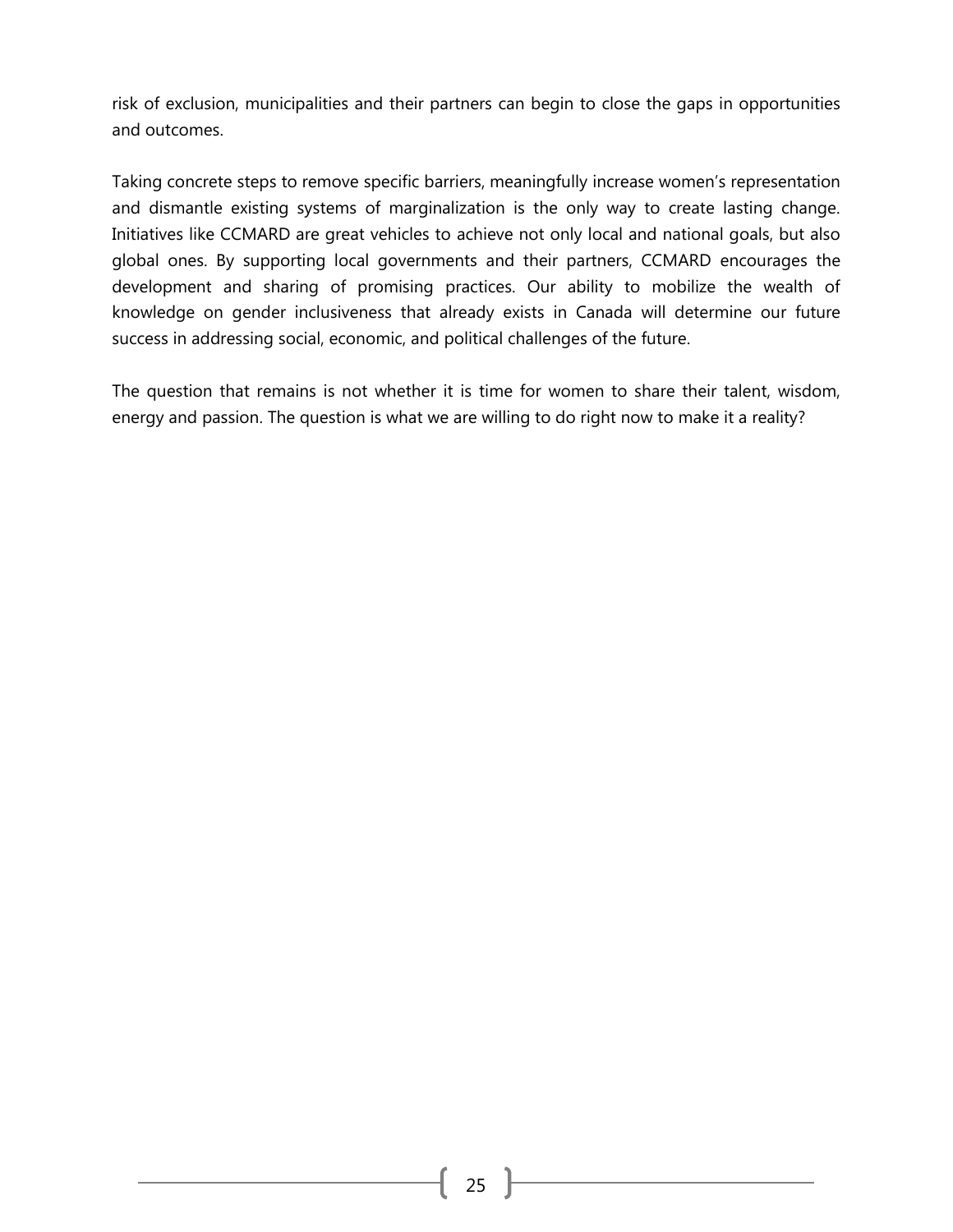#### <span id="page-26-0"></span>**REFERENCES**

- Boyce, Jillian. 2014. [Victimization of Aboriginal People in Canada, 2014.](http://www.statcan.gc.ca/pub/85-002-x/2016001/article/14631-eng.pdf) Ottawa, ON: Canadian Centre for Justice Statistics, Statistics Canada.
- Brooks and City for All Women Initiative. 2015. [Advancing Equity and Inclusion: A Guide for](http://www.cawi-ivtf.org/sites/default/files/publications/advancing-equity-inclusion-web_0.pdf)  [Municipalities.](http://www.cawi-ivtf.org/sites/default/files/publications/advancing-equity-inclusion-web_0.pdf) Ottawa, ON: CAWI.
- Brooks, Meghan. 2016. [Creating](https://www.publicsafety.gc.ca/lbrr/archives/cnmcs-plcng/cn32523-eng.pdf) Inclusive and Equitable Cities. Paris, France. Ottawa, ON: UNESCO International Coalition of Inclusive and Sustainable Cities – ICCAR /Canadian Commission for UNESCO. http://unesdoc.unesco.org/images/0026/002614/261409E.pdf
- Canadian Board Diversity Council. 2017. [2016 Annual Report Card.](http://boarddiversity.ca/sites/default/files/CBDC-Annual-Report-Card-2016.pdf) Toronto, ON: CBDC.
- Canadian Human Rights Commission. No date. [CHRC's Gender Integration](https://www.chrc-ccdp.gc.ca/sites/default/files/gender_integration_framework.pdf) Framework. Ottawa, ON: CHRC.
- Canadian Women's Foundation. 2017. [Fact Sheet: Women and Poverty in Canada.](https://www.canadianwomen.org/wp-content/uploads/2017/09/Facts-About-Women-and-Poverty.pdf) Toronto, ON: Women's Foundation of Canada. Accessed on May 9, 2018 [https://www.canadianwomen.org/wp-content/uploads/2017/09/Facts-About-Women](https://www.canadianwomen.org/wp-content/uploads/2017/09/Facts-About-Women-and-Poverty.pdf)[and-Poverty.pdf](https://www.canadianwomen.org/wp-content/uploads/2017/09/Facts-About-Women-and-Poverty.pdf)
- CCUNESCO. 2014. [Strategic Plan.](http://en.ccunesco.ca/about-ccunesco) Ottawa, ON: Canadian Commission for the United Nations Educational, Scientific and Cultural Organization.
- City for All Women Initiative and City of Ottawa. 2017 Diversity Snapshot: Women. Ottawa, ON: CAWI and City of Ottawa. Accessed on May 21, 2018 [http://www.cawi](http://www.cawi-ivtf.org/sites/default/files/publications/women-snapshot_en.pdf)[ivtf.org/sites/default/files/publications/women-snapshot\\_en.pdf](http://www.cawi-ivtf.org/sites/default/files/publications/women-snapshot_en.pdf)
- Devillard, S., et al. 2017. The Power of Parity: Advancing Women's Equality in Canada. McKinsey and Company Canada.
- Federation of Canadian Municipalities. 2015. 2015- [Municipal Statistics.](http://www.fcm.ca/home/programs/women-in-local-government.htm) Ottawa, ON: FCM.
- Federation of Canadian Municipalities. 2015. Removing the Barriers to Young Women's Participation in Local Government: A Guide Book to Creating a Head Start Group for Young Women. Ottawa, ON: FCM. Accessed on May 21, 2018 [https://fcm.ca/Documents/tools/Women/Removing\\_the\\_Barriers\\_to\\_Yound\\_Womens\\_Par](https://fcm.ca/Documents/tools/Women/Removing_the_Barriers_to_Yound_Womens_Participation_in_Local_Government_EN.pdf) ticipation in Local Government EN.pdf
- Federation of Canadian Municipalities. No date. [Municipal Elections in Canada: A Guide for](https://fcm.ca/Documents/tools/Women/Municipal_Elections_in_Canada_a_Guide_for_Women_Candidates_EN.pdf)  [Women Candidates.](https://fcm.ca/Documents/tools/Women/Municipal_Elections_in_Canada_a_Guide_for_Women_Candidates_EN.pdf) Ottawa, ON: FCM.
- Federation of Canadian Municipalities. No date. [Women in Local Government-](https://fcm.ca/Documents/reports/Women/FCM_Getting_to_30_percent_Lessons_Learned_EN.pdf) Getting to 30%: [Lessons Learned.](https://fcm.ca/Documents/reports/Women/FCM_Getting_to_30_percent_Lessons_Learned_EN.pdf) Ottawa, ON: FCM.
- Grant, Tavia. 2017. "Who is minding the gap?" The Globe and Mail, November 12. Accessed February 19, 2018. [https://www.theglobeandmail.com/news/national/gender-pay-gap-a](https://www.theglobeandmail.com/news/national/gender-pay-gap-a-persistent-issue-in-canada/article34210790/)[persistent-issue-in-canada/article34210790/.](https://www.theglobeandmail.com/news/national/gender-pay-gap-a-persistent-issue-in-canada/article34210790/)
- Inter-Parliamentary Union. 2018. "Women in National Parliaments." Accessed on May 11, 2018 <http://archive.ipu.org/wmn-e/classif.htm> .
- Johnson, Holly and E. Colpitts. 2013. [Violence against Women in Canada.](http://www.criaw-icref.ca/images/userfiles/files/VAW_ENG_longFinal.pdf) Ottawa, ON: Canadian Research Institute for the Advancement of Women.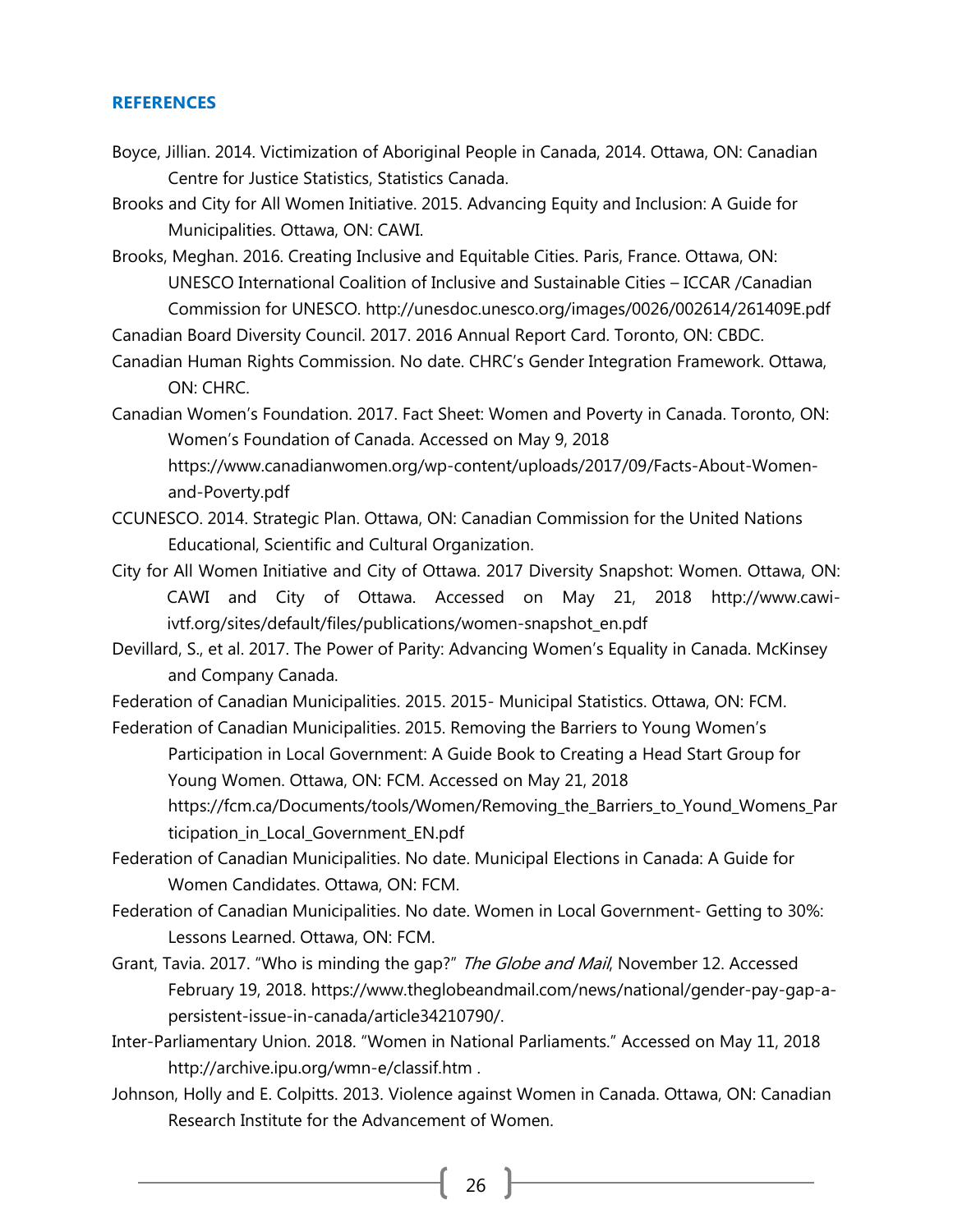- Landry, M-C. 2016. Continuing the Conversation- [Women's Rights and Gender Equality in](https://www.chrc-ccdp.gc.ca/eng/node/2069)  [Canada](https://www.chrc-ccdp.gc.ca/eng/node/2069). Keynote address at the International Women's Day Celebration at the Ottawa Chinese Community Service Centre. Ottawa, ON: CHRC.
- Luxton, Meg. 2017. [Valuing Unpaid Work in the Home.](http://www.criaw-icref.ca/images/userfiles/files/UnpaidWork.pdf) Ottawa, ON: Canadian Research Institute for the Advancement of Women.
- McInturff, Kate. 2017. [The Best and Worst Places to be a Woman in Canada 2017.](https://www.policyalternatives.ca/sites/default/files/uploads/publications/National%20Office/2017/10/Best%20and%20Worst%20Places%20to%20Be%20a%20Woman%202017.pdf) Ottawa, ON: Canadian Centre for Policy Alternatives.
- Milan, Anne and L-A. Keown, C. Robles Urquijo. 2011. [Women in Canada: A Gender-based](http://www.statcan.gc.ca/pub/89-503-x/2010001/article/11546-eng.pdf)  Statistical Report- [Families, Living Arrangements and Unpaid Work.](http://www.statcan.gc.ca/pub/89-503-x/2010001/article/11546-eng.pdf) Ottawa, ON: Statistics Canada, Government of Canada.
- Montgomery, Ruth. 2012. [Gender Audits in Policing Organizations.](https://www.publicsafety.gc.ca/lbrr/archives/cnmcs-plcng/cn32523-eng.pdf) Ottawa, ON: Status of Women.
- Morris, Marika and T. Gonsalvez. 2005. [Women and Poverty.](http://www.criaw-icref.ca/images/userfiles/files/Women%20%26%20Poverty%202005(1).pdf) Ottawa, ON: Canadian Centre for the Advancement of Women.
- OECD. 2018. "Gender Wage Gap Indicator." Accessed on February 19, 2018, [https://data.oecd.org/earnwage/gender-wage-gap.htm.](https://data.oecd.org/earnwage/gender-wage-gap.htm)
- Oxfam Canada. 2017. [Time to Turn Feminist Words in Action: Feminist Scorecard 2017.](https://www.oxfam.ca/sites/default/files/file_attachments/time_to_turn_feminist_words_into_action.pdf) Ottawa, ON: Oxfam Canada.
- PwC. 2016. Ready for Change: Harness the Potential of your Female Workforce (Women in Work Index: Canadian Insights). Accessed on May 1, 2018, [https://www.pwc.com/ca/en/services/consulting/people-change/women-in-work](https://www.pwc.com/ca/en/services/consulting/people-change/women-in-work-canadian-insights.html)[canadian-insights.html.](https://www.pwc.com/ca/en/services/consulting/people-change/women-in-work-canadian-insights.html)
- Rosenzweig and Company. 2018. The 13<sup>th</sup> [Annual Rosenzweig Report.](https://static1.squarespace.com/static/5512c694e4b0dc3ba767febe/t/5aa72b1fe4966b391f03713b/1520905001913/13th-Annual-Rosenzweig-Report-March-2018.pdf) Toronto, ON: Rosenzweig and Company. Accessed on May 11, 2018 [https://www.rosenzweigco.com/media-1/the-](https://www.rosenzweigco.com/media-1/the-13th-annual-rosenzweig-report-on-women-at-the-top-levels-of-corporate-canada)[13th-annual-rosenzweig-report-on-women-at-the-top-levels-of-corporate-canada](https://www.rosenzweigco.com/media-1/the-13th-annual-rosenzweig-report-on-women-at-the-top-levels-of-corporate-canada) .
- Royal Canadian Mounted Police. 2014. [Missing and Murdered Aboriginal Women: A National](http://www.rcmp-grc.gc.ca/wam/media/460/original/0cbd8968a049aa0b44d343e76b4a9478.pdf)  [Operational Overview.](http://www.rcmp-grc.gc.ca/wam/media/460/original/0cbd8968a049aa0b44d343e76b4a9478.pdf) Ottawa, ON: RCMP.
- Sculthorp, Miranda. 2017. ["Female Representation in Canada's Parliament: The Rural](http://femmesetvilles.org/female-representation-in-canadas-parliament-the-rural-urban-divide-from-2006-to-2015/)-Urban [Divide from 2006 to 2015](http://femmesetvilles.org/female-representation-in-canadas-parliament-the-rural-urban-divide-from-2006-to-2015/)." Women in Cities International. Accessed on May 11, 2018 [http://femmesetvilles.org/female-representation-in-canadas-parliament-the-rural-urban](http://femmesetvilles.org/female-representation-in-canadas-parliament-the-rural-urban-divide-from-2006-to-2015/)[divide-from-2006-to-2015/](http://femmesetvilles.org/female-representation-in-canadas-parliament-the-rural-urban-divide-from-2006-to-2015/) .

World Economic Forum. 2017. [Global Gender Gap Report.](http://www3.weforum.org/docs/WEF_GGGR_2017.pdf) Geneva, Switzerland: WEF.

UCLG Women. 2015. From SDG 5 To Habitat III: The Role of Local Governments in Promoting Gender Equality for Sustainability. Paris, FR: UCLG Standing Committee on Gender Equality. Accessed on May 18, 2018

[https://www.uclg.org/sites/default/files/the\\_role\\_of\\_local\\_governments\\_in\\_promoting\\_ge](https://www.uclg.org/sites/default/files/the_role_of_local_governments_in_promoting_gender_equality_for_sustainability.pdf) [nder\\_equality\\_for\\_sustainability.pdf](https://www.uclg.org/sites/default/files/the_role_of_local_governments_in_promoting_gender_equality_for_sustainability.pdf)